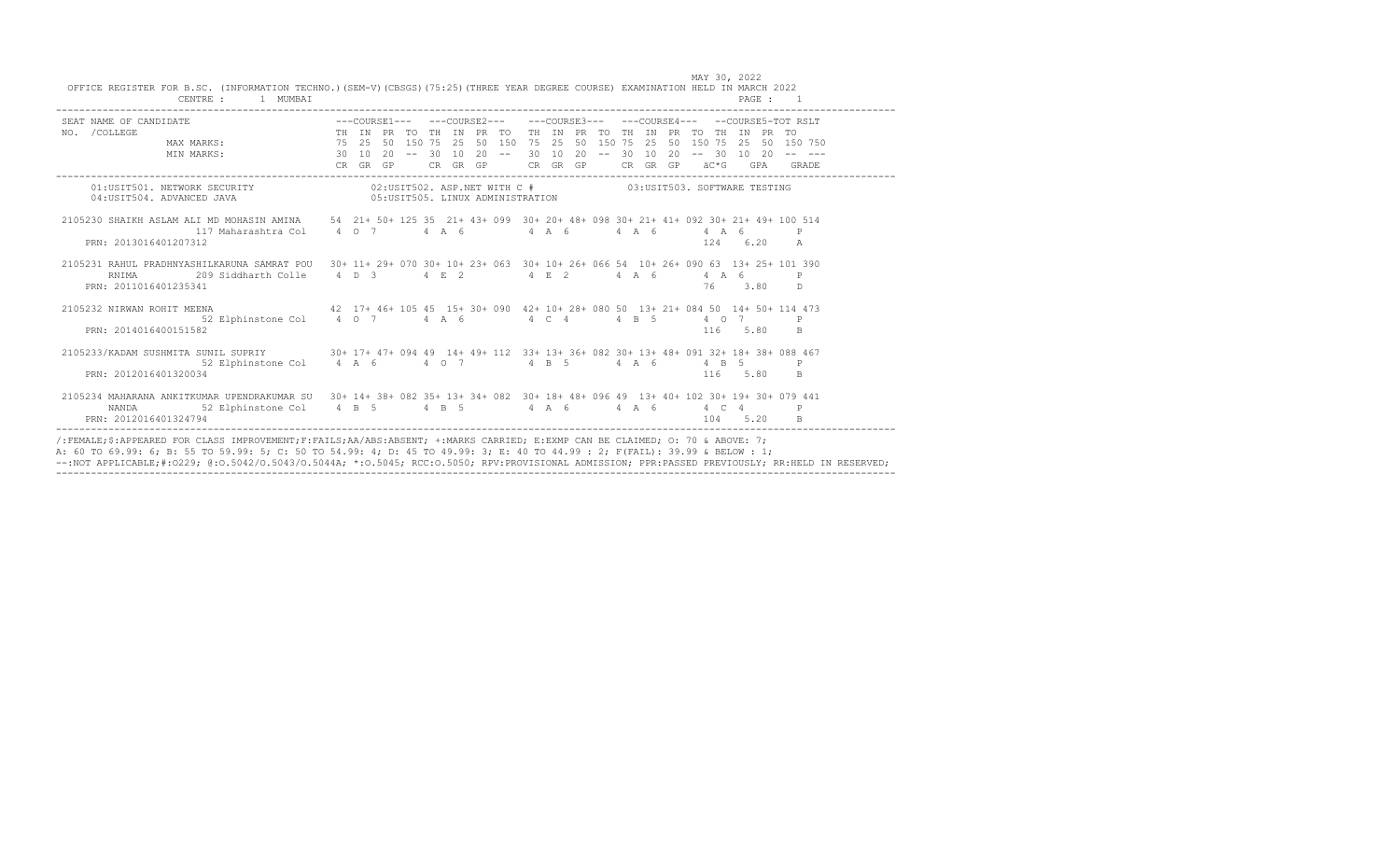| SEAT NAME OF CANDIDATE                                                                                                     |             |       |    |      |      |                  |        |        |     |    |       | ---COURSE3---      |       |    | ---COURSE4--- |      |       |              |      | $--COUTRSE5-TOTRSIT$ |
|----------------------------------------------------------------------------------------------------------------------------|-------------|-------|----|------|------|------------------|--------|--------|-----|----|-------|--------------------|-------|----|---------------|------|-------|--------------|------|----------------------|
| NO. / COLLEGE                                                                                                              |             | TH TN |    |      |      | PR TO THIN PR TO |        |        |     |    |       | TH IN PR TO TH IN  |       |    | PR TO         |      | TH    | TN           |      | PR TO                |
| MAX MARKS:                                                                                                                 |             | 75 25 |    |      |      | 50 150 75 25     |        | 50 150 |     |    |       | 75 25 50 150 75 25 |       |    |               |      |       | 50 150 75 25 |      | 50 150 750           |
| MIN MARKS:                                                                                                                 | 30          | 10    | 20 | $--$ | - 30 | 10               | $20 -$ | $- -$  | 30  | 10 | 20    | $\sim$ $-$         | 30    | 10 | 20            | $--$ | - 30  | 1 O          | - 20 |                      |
|                                                                                                                            | CR.         | GR    | GP |      | CR.  | GR               | GP.    |        | CR. |    | GR GP |                    | CR.   |    | GR GP         |      | äC*G  |              | GPA  | GRADE                |
| 2105235 AMRUTE TUSHAR SURYAKANT SANDHYA 62 15+ 47+ 124 39+ 13+ 43+ 095 30+ 19+ 22+ 071 30+ 16+ 22+ 068 38+ 19+ 21+ 078 436 |             |       |    |      |      |                  |        |        |     |    |       |                    |       |    |               |      |       |              |      |                      |
| 104 D. E. Society's                                                                                                        | 4 0 7 4 A 6 |       |    |      |      |                  |        |        |     |    | 4 D 3 |                    | 4 D 3 |    |               |      | 4 C 4 |              |      |                      |
| PRN: 2014016400454347                                                                                                      |             |       |    |      |      |                  |        |        |     |    |       |                    |       |    |               |      | 92.   |              | 4.60 |                      |
| 2105236 SARMALKAR RUPESH RAVINDRA RUPALI 62 15+ 29+ 106 57 16+ 29+ 102 63 16+ 29+ 108 56 18+ 30+ 104 63 17+ 32+ 112 532    |             |       |    |      |      |                  |        |        |     |    |       |                    |       |    |               |      |       |              |      |                      |
| 608 Mumbai College                                                                                                         | 4 0 7       |       |    |      |      | 4 A 6            |        |        |     |    | 4 0 7 |                    | 4 A 6 |    |               |      | 4 0 7 |              |      |                      |
| PRN: 2016016400027921                                                                                                      |             |       |    |      |      |                  |        |        |     |    |       |                    |       |    |               |      | 132   |              | 6.60 |                      |

A: 60 TO 69.99: 6; B: 55 TO 59.99: 5; C: 50 TO 54.99: 4; D: 45 TO 49.99: 3; E: 40 TO 44.99 : 2; F(FAIL): 39.99 & BELOW : 1;<br>--:NOT APPLICABLE;#:O229; @:O.5042/O.5043/O.5044A; \*:O.5045; RCC:O.5050; RPV:PROVISIONAL ADMISSION ------------------------------------------------------------------------------------------------------------------------------------------------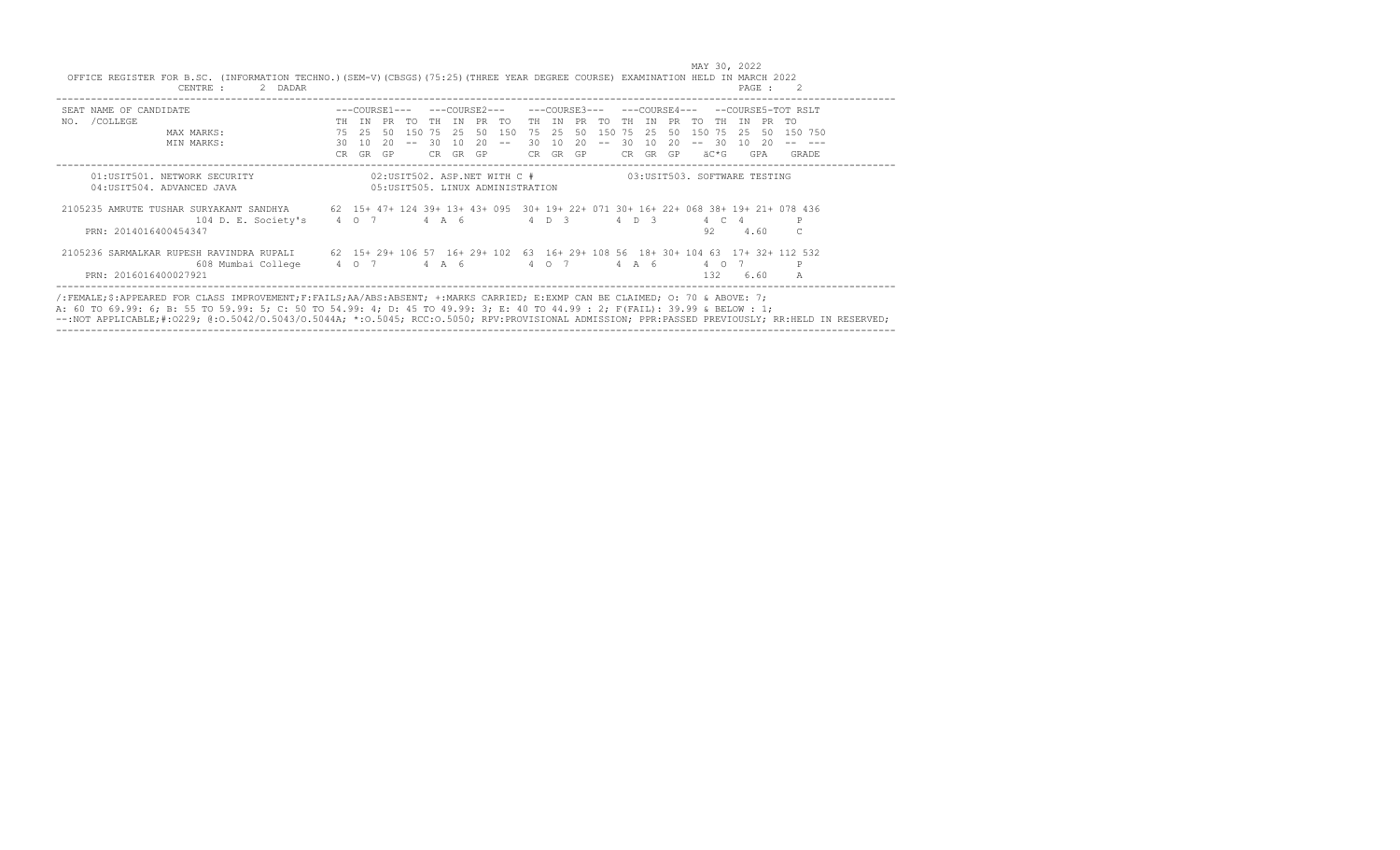| CENTRE: 3 ANDHERI                | MAY 30, 2022<br>OFFICE REGISTER FOR B.SC. (INFORMATION TECHNO.) (SEM-V) (CBSGS) (75:25) (THREE YEAR DEGREE COURSE) EXAMINATION HELD IN MARCH 2022<br>PAGE: 3                                                                                                                                                                                                                                                   |  |
|----------------------------------|----------------------------------------------------------------------------------------------------------------------------------------------------------------------------------------------------------------------------------------------------------------------------------------------------------------------------------------------------------------------------------------------------------------|--|
|                                  | ---COURSE1--- ---COURSE2--- ---COURSE3--- ---COURSE4--- --COURSE5-TOT RSLT<br>NO. /COLLEGE<br>MAX MARKS: 75 25 50 150 75 25 50 150 75 25 50 150 75 25 50 150 75 25 50 150 75 25 50 150 75<br>MIN MARKS: 30 10 20 -- 30 10 20 -- 30 1                                                                                                                                                                           |  |
|                                  |                                                                                                                                                                                                                                                                                                                                                                                                                |  |
| SLAM SAMIDA KHA                  | 2105237 ANSARI MOHD RAZAULLAH MOHD NOORUL I 65 14+ 40+ 119 30+ 14+ 44+ 088 30+ 22+ 42+ 094 30+ 19+ 42+ 091 30+ 16+ 44+ 090 482                                                                                                                                                                                                                                                                                 |  |
| PRN: 2014016401325962            | 168 Shri Rajasthani 4 0 7 4 B 5 4 A 6 4 A 6 4 A 6 P<br>120 6.00 A                                                                                                                                                                                                                                                                                                                                              |  |
| PRN: 2014016402414725            | 2105238 MISHRA UDAY RAJ DWARIKA SHAKUNTALA 61+ 10+ 22+ 093 38 10+ 29+ 077 34+ 11+ 20+ 065 34+ 10+ 25+ 069 30+ 10+ 22+ 062 366<br>199 Seth L. U. Jhav 4 A 6 4 C 4 4 E 2 4 D 3 4 E 2 P<br>68 3.40 D                                                                                                                                                                                                              |  |
| ATT<br>PRN: 2014016402212771     | 2105239 JAISWAR SUNIL CHANDRAPRAKASH DURGAV 30 16+ 26+ 072 38+ 15+ 31+ 084 38 15+ 29+ 082 39 16+ 28+ 083 51 12+ 28+ 091 412<br>384 Shri G. P. M. D 4 D 3 4 B 5 4 B 5 4 B 5 4 A 6 P<br>96 4.80 C                                                                                                                                                                                                                |  |
| PRN: 2015016402099845            | 2105240 SHAH FARMAN HABIB NAFEESBANO 31+ 16+ 41+ 088 30+ 10+ 24+ 064 33+ 10+ 37+ 080 62 10+ 32+ 104 69 10+ 36+ 115 451<br>384 Shri G. P. M. D 4 B 5 4 E 2 4 C 4 4 A 6 4 0 7 P<br>96 4.80 C                                                                                                                                                                                                                     |  |
| PRN: 2014016402212666            | 2105241/VISHWAKARMA CHANDA LALBAHADUR BINDA 44 19+ 37+ 100 30+ 19+ 32+ 081 43+ 17+ 32+ 092 38 22+ 37+ 097 30+ 17+ 20+ 067 437<br>384 Shri G. P. M. D 4 A 6 4 C 4 C 4 4 A 6 4 A 6 4 A 6 4 D 3 P<br>100 5.00 B                                                                                                                                                                                                   |  |
| PRN: 2014016401978475            | 2105242 KESARKAR ANIKET SURESH VANITA 57 10+ 25+ 092 62 10+ 20+ 092 30+ 10+ 20+ 060 31+ 11+ 20+ 062 30+ 10+ 21+ 061 367<br>454 Ritambara Vishw 4 A 6 4 A 6 4 A 6 4 E 2 4 E 2 4 E 2 P<br>72 3.60 D                                                                                                                                                                                                              |  |
| PRN: 2015016402230085            | 2105243 LONE FEHAD IFTIKHAR AHMAD RIFAT 30+ 13+ 38+ 081 37+ 14+ 34+ 085 35+ 15+ 33+ 083 42 13+ 34+ 089 30+ 14+ 35+ 079 417<br>589 Oriental Educat 4 C 4 4 B 5 4 4 B 5 4 4 2 4 P<br>92 4.60 C                                                                                                                                                                                                                   |  |
| SHEHNAZ<br>PRN: 2015016400814015 | 2105244 MANSURI SCHEZAN AHMAD ANWAR HUSAIN 36+ 13+ 30+ 079 30+ 15+ 32+ 077 30+ 16+ 33+ 079 47 14+ 34+ 095 48+ 15+ 34+ 097 427<br>589 Oriental Educat 4 C 4 4 4 4 4 4 4 4 4 5 4 6 4 6 589 Oriental Educat 4 4 C 4 4 4 4 4 4 5 6 5 9 10<br>96 4.80 C                                                                                                                                                             |  |
|                                  | /:FEMALE;\$:APPEARED FOR CLASS IMPROVEMENT;F:FAILS;AA/ABS:ABSENT; +:MARKS CARRIED; E:EXMP CAN BE CLAIMED; 0: 70 & ABOVE: 7;<br>A: 60 TO 69.99: 6; B: 55 TO 59.99: 5; C: 50 TO 54.99: 4; D: 45 TO 49.99: 3; E: 40 TO 44.99 : 2; F(FAIL): 39.99 & BELOW : 1;<br>--: NOT APPLICABLE;#:0229; @:0.5042/0.5043/0.5044A; *:0.5045; RCC:0.5050; RPV:PROVISIONAL ADMISSION; PPR:PASSED PREVIOUSLY; RR:HELD IN RESERVED; |  |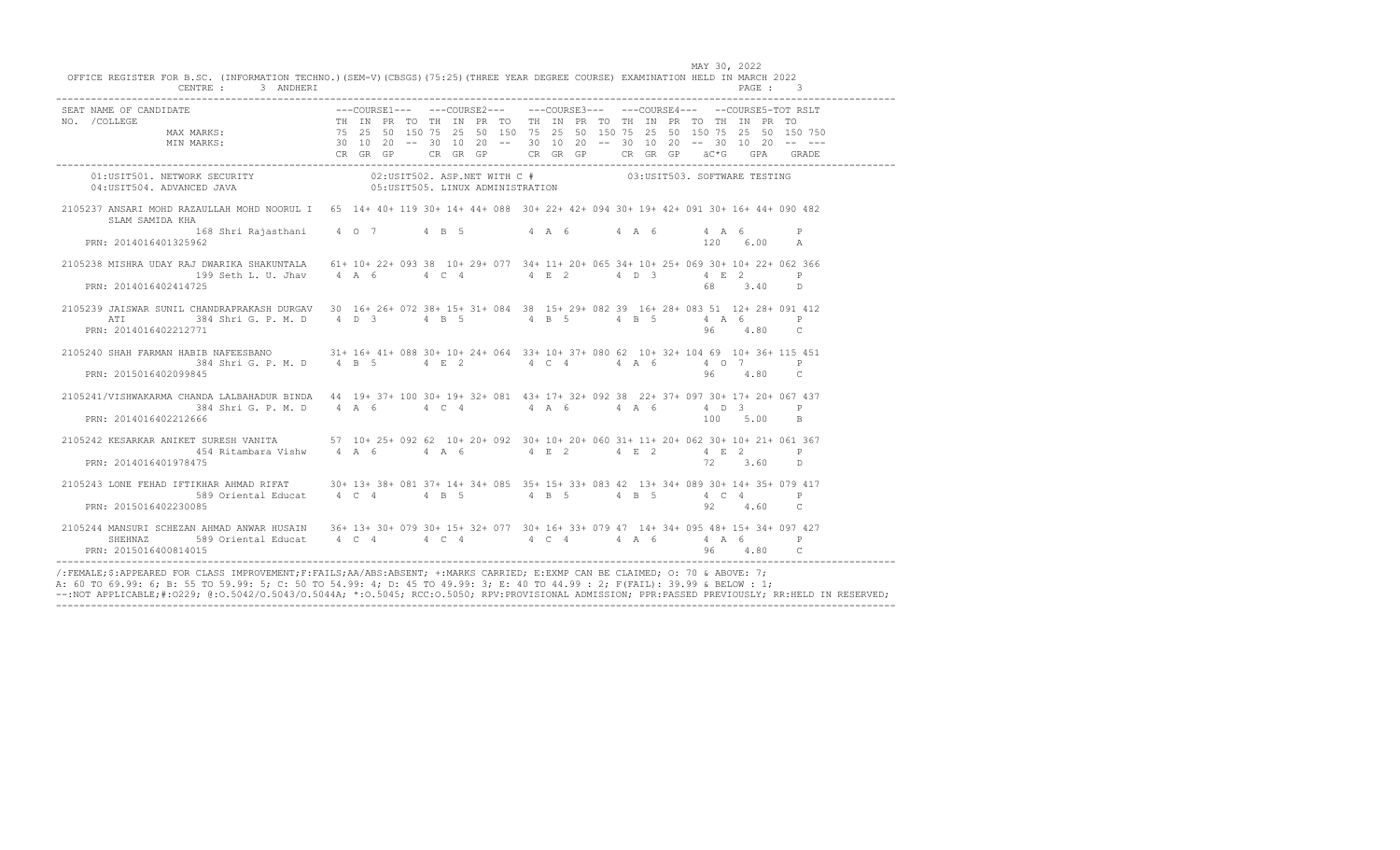| SEAT NAME OF CANDIDATE                             |     |     | ---COURSE1--- |        |     |       | ---COURSE2--- |     |    |       | ---COURSE3--- |        |     | $---COURSR4---$ |     |        |          |           |     | --COURSE5-TOT RSLT                                                                 |
|----------------------------------------------------|-----|-----|---------------|--------|-----|-------|---------------|-----|----|-------|---------------|--------|-----|-----------------|-----|--------|----------|-----------|-----|------------------------------------------------------------------------------------|
| /COLLEGE<br>NO.                                    | TН  | TN  | PR            | TO     | TH  | TN PR |               | TO. |    | TH TN | PR.           | TO     | TH. | TN.             | PR. | TO.    | TH       | T N       | PR. | TO                                                                                 |
| MAX MARKS:                                         | 75  | 2.5 | 50            | 150 75 |     | 2.5   | 50            | 150 | 75 | 2.5   | 50            | 150 75 |     | -25             | 50  | 150 75 |          | -25       | 50  | 150 750                                                                            |
| MIN MARKS:                                         | 30  | 10  | 20            |        | 30  | 10    | 20            |     | 30 | 10    | 20            |        | 30. | 10              | 20  |        | -30      | 10        | -20 |                                                                                    |
|                                                    | CR. | GR  | GP            |        | CR. | GR.   | GP            |     | CR |       | GR GP         |        | CR. | GR              | GP  |        | äC*G     |           | GPA | GRADE                                                                              |
| 2105245 SHAIKH AKTAR RAHIM AYESHA                  |     |     |               |        |     |       |               |     |    |       |               |        |     |                 |     |        |          |           |     | 30+ 10+ 40+ 080 31+ 12+ 48+ 091 30+ 10+ 46+ 086 56 15+ 22+ 093 30+ 14+ 21+ 065 415 |
| 228 Sree Narayan Gu 4 C 4<br>PRN: 2015016400292484 |     |     |               |        |     | 4 A 6 |               |     |    | 4 B 5 |               |        |     | 4 A 6           |     | 92     |          | 2<br>4.60 |     | Р                                                                                  |
| 2105246 GARNADAS MELKISH STALIN INLAM              |     |     |               |        |     |       |               |     |    |       |               |        |     |                 |     |        |          |           |     | 65 11+ 38+ 114 70 11+ 34+ 115 68 11+ 35+ 114 66 12+ 35+ 113 70 11+ 36+ 117 573     |
| 905 Jan Seva Sangh 4 0 7                           |     |     |               |        |     | 4 0 7 |               |     |    | 4 0 7 |               |        |     | 4 0 7           |     |        | $4\circ$ |           |     | P                                                                                  |
| PRN: 2012016400930581                              |     |     |               |        |     |       |               |     |    |       |               |        |     |                 |     |        | 140      | 7.00      |     |                                                                                    |

/:FEMALE;\$:APPEARED FOR CLASS IMPROVEMENT;F:FAILS;AA/ABS:ABSENT; +:MARKS CARRIED; E:EXMP CAN BE CLAIMED; O: 70 & ABOVE: 7;<br>A: 60 TO 69.99: 6; B: 55 TO 59.99: 5; C: 50 TO 54.99: 4; D: 45 TO 49.99: 3; E: 40 TO 44.99 : 2; F(F ------------------------------------------------------------------------------------------------------------------------------------------------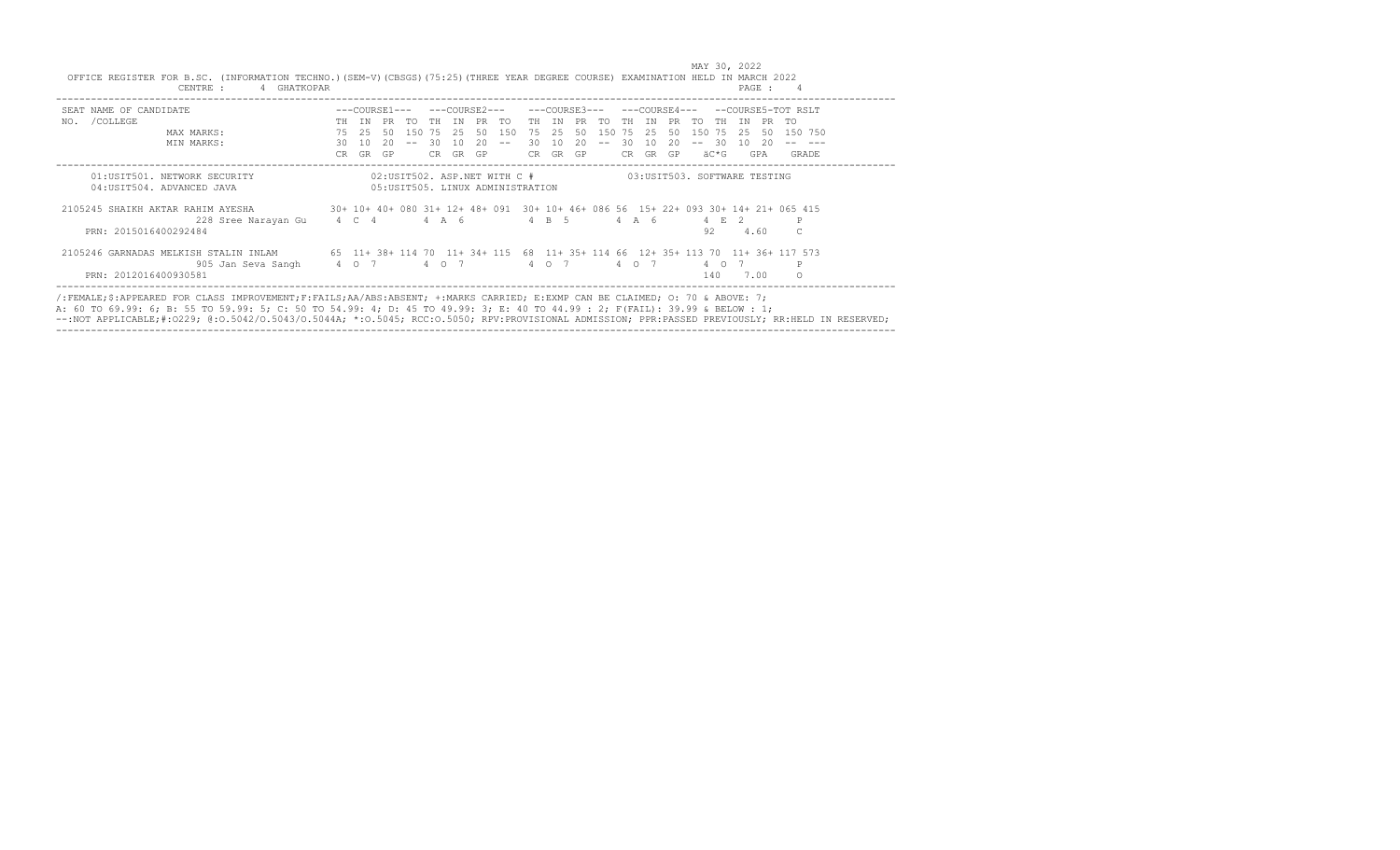| SEAT NAME OF CANDIDATE<br>NO. /COLLEGE MAX MARKS: THE IN PRETO THE IN PRETO THE IN PRETO THE IN PRETO THE IN PRETO THE IN PRETO THE IN<br>MAX MARKS: 75 25 50 150 75 25 50 150 75 25 50 150 75 25 50 150 75 25 50 150 75 25 50 15 |                            |  |  |  |  |                                                          |  |          |  |          |               |         |
|-----------------------------------------------------------------------------------------------------------------------------------------------------------------------------------------------------------------------------------|----------------------------|--|--|--|--|----------------------------------------------------------|--|----------|--|----------|---------------|---------|
|                                                                                                                                                                                                                                   |                            |  |  |  |  |                                                          |  |          |  |          |               | 150 750 |
| MIN MARKS: 30 10                                                                                                                                                                                                                  | CR GR GP CR GR GP CR GR GP |  |  |  |  | 20 -- 30 10 20 -- 30 10 20 -- 30 10 20 -- 30 10 20 -- -- |  | CR GR GP |  | äC*G GPA |               | GRADE   |
|                                                                                                                                                                                                                                   |                            |  |  |  |  |                                                          |  |          |  |          |               |         |
| 01:USIT501. NETWORK SECURITY 602:USIT502. ASP.NET WITH C # 03:USIT503. SOFTWARE TESTING                                                                                                                                           |                            |  |  |  |  |                                                          |  |          |  |          |               |         |
| 04:USIT504. ADVANCED JAVA 65:USIT505. LINUX ADMINISTRATION                                                                                                                                                                        |                            |  |  |  |  |                                                          |  |          |  |          |               |         |
| 2105247/DEDHIA NEHA VIJAY VARSHA 57 15+ 40+ 112 72 15+ 20+ 107 33+ 18+ 20+ 071 66 15+ 40+ 121 75 15+ 40+ 130 541                                                                                                                  |                            |  |  |  |  |                                                          |  |          |  |          |               |         |
| 493 Thane Zilla Agr 4 0 7 4 0 7 4 4 D 3 4 0 7                                                                                                                                                                                     |                            |  |  |  |  |                                                          |  |          |  | 4 0 7    |               |         |
| PRN: 2014016400994176                                                                                                                                                                                                             |                            |  |  |  |  |                                                          |  |          |  | 124 6.20 | A             |         |
| 2105248 MHATRE ASHISH SURESH MUKTA 58 11+ 23+ 092 59 13+ 22+ 094 31+ 14+ 29+ 074 31+ 14+ 20+ 065 58 15+ 20+ 093 418                                                                                                               |                            |  |  |  |  |                                                          |  |          |  |          |               |         |
| 727 M.S.P. Mandal 4 A 6 4 A 6 4 D 3                                                                                                                                                                                               |                            |  |  |  |  |                                                          |  | 4 E 2    |  | 4 A 6    |               |         |
| PRN: 2011016400751202                                                                                                                                                                                                             |                            |  |  |  |  |                                                          |  |          |  | 92 4.60  | $\mathcal{C}$ |         |
| 2105249 PATADE AJAY NAGNATH MANGAL 63 14+ 46+ 113 30+ 14+ 35+ 079 30+ 12+ 39+ 081 30+ 20+ 27+ 077 31+ 16+ 42+ 089 439                                                                                                             |                            |  |  |  |  |                                                          |  |          |  |          |               |         |
| 925 JMF's Vande Mat 4 0 7 4 C 4 4 4 C 4 4 4 C 4 4 B 5                                                                                                                                                                             |                            |  |  |  |  |                                                          |  |          |  |          | P             |         |
| PRN: 2015016400628736                                                                                                                                                                                                             |                            |  |  |  |  |                                                          |  |          |  | 96 4.80  | $\Gamma$      |         |
| 2105250 VADAJE PAVAN SHRIMANT MAINA 34+ 17+ 38+ 089 51 18+ 40+ 109 40+ 19+ 40+ 099 32+ 20+ 37+ 089 36+ 18+ 42+ 096 482                                                                                                            |                            |  |  |  |  |                                                          |  |          |  |          |               |         |
| 925 JMF's Vande Mat 4 B 5 4 0 7 4 A 6 4 B 5 4 A 6                                                                                                                                                                                 |                            |  |  |  |  |                                                          |  |          |  |          |               |         |
| PRN: 2015016400628721                                                                                                                                                                                                             |                            |  |  |  |  |                                                          |  |          |  | 116 5.80 |               |         |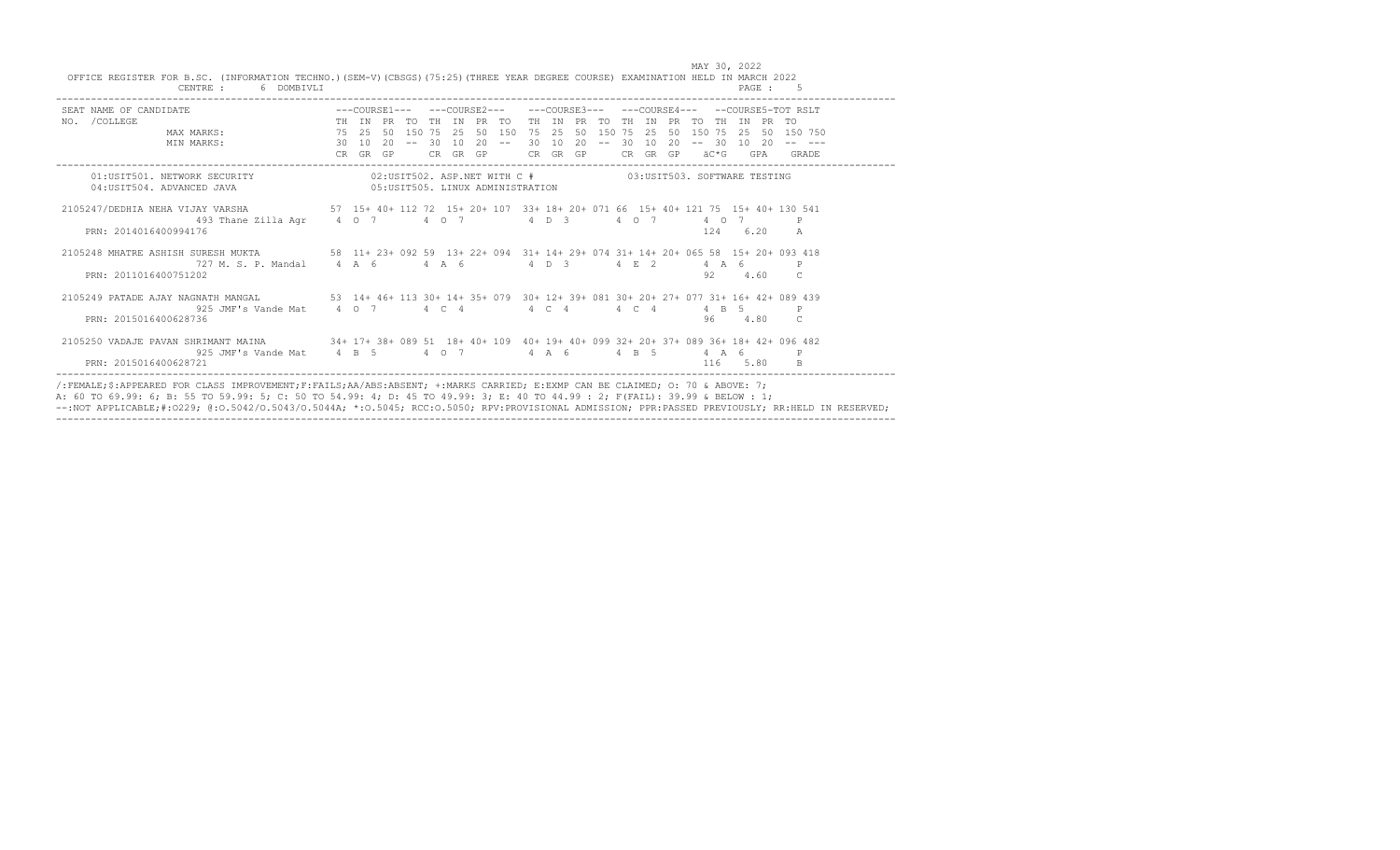| SEAT NAME OF CANDIDATE                                     |     |       |     | ---COURSE1--- |       |       |     | ---COURSE2---                                                     |      | ---COURSE3--- |     |      | ---COURSE4--- |     |     |                              |     |      | --COURSE5-TOT RSLT                                                                 |
|------------------------------------------------------------|-----|-------|-----|---------------|-------|-------|-----|-------------------------------------------------------------------|------|---------------|-----|------|---------------|-----|-----|------------------------------|-----|------|------------------------------------------------------------------------------------|
| /COLLEGE<br>NO.                                            | TH. | TN    | PR. | TO            | TH TN |       | PR  | TO.                                                               | TH T | TN            | PR. | TO.  | TH.           | TN  | PR. | TO.<br>TH                    | TN  | PR   | TO.                                                                                |
| MAX MARKS:                                                 | 75  | 25    | -50 | 1.50          | 75    | - 2.5 | 50  | 150                                                               | 75   | - 25          | 50  | 1.50 | 75            | 2.5 | 50  | 150<br>75                    | -25 | -50  | 150 750                                                                            |
| MIN MARKS:                                                 | 30  | 1 O   | 20  |               | 30.   | 1 N   | 20. |                                                                   | 30.  | 1 O           | 20. |      | 30            | 10  | -20 | -30-                         | 10  | - 20 |                                                                                    |
|                                                            | CR. | GR.   | GP  |               | CR.   | GR    | GP  |                                                                   | CR.  | GR GP         |     |      | CR.           | GR  | GP  | äC*G                         |     | GPA  | GRADE                                                                              |
| 01:USIT501. NETWORK SECURITY<br>04: USIT504. ADVANCED JAVA |     |       |     |               |       |       |     | 02:USIT502. ASP.NET WITH C #<br>05: USIT505. LINUX ADMINISTRATION |      |               |     |      |               |     |     | 03:USIT503. SOFTWARE TESTING |     |      |                                                                                    |
| 2105251 SHATKH ASTF JAMSHED AFROZ                          |     |       |     |               |       |       |     |                                                                   |      |               |     |      |               |     |     |                              |     |      | 50+ 10+ 45+ 105 30+ 10+ 26+ 066 30+ 12+ 42+ 084 30+ 10+ 42+ 082 60 12+ 28+ 100 437 |
| 22 Bhiwandi Nizamp                                         |     | 4 0 7 |     | $4 \t R$ 2    |       |       |     |                                                                   |      | 4 B 5         |     |      | 4 B 5         |     |     | $4 \overline{A}$             | -6  |      | P                                                                                  |
| PRN: 2015016402696954                                      |     |       |     |               |       |       |     |                                                                   |      |               |     |      |               |     |     | 100                          |     | 5.00 | B                                                                                  |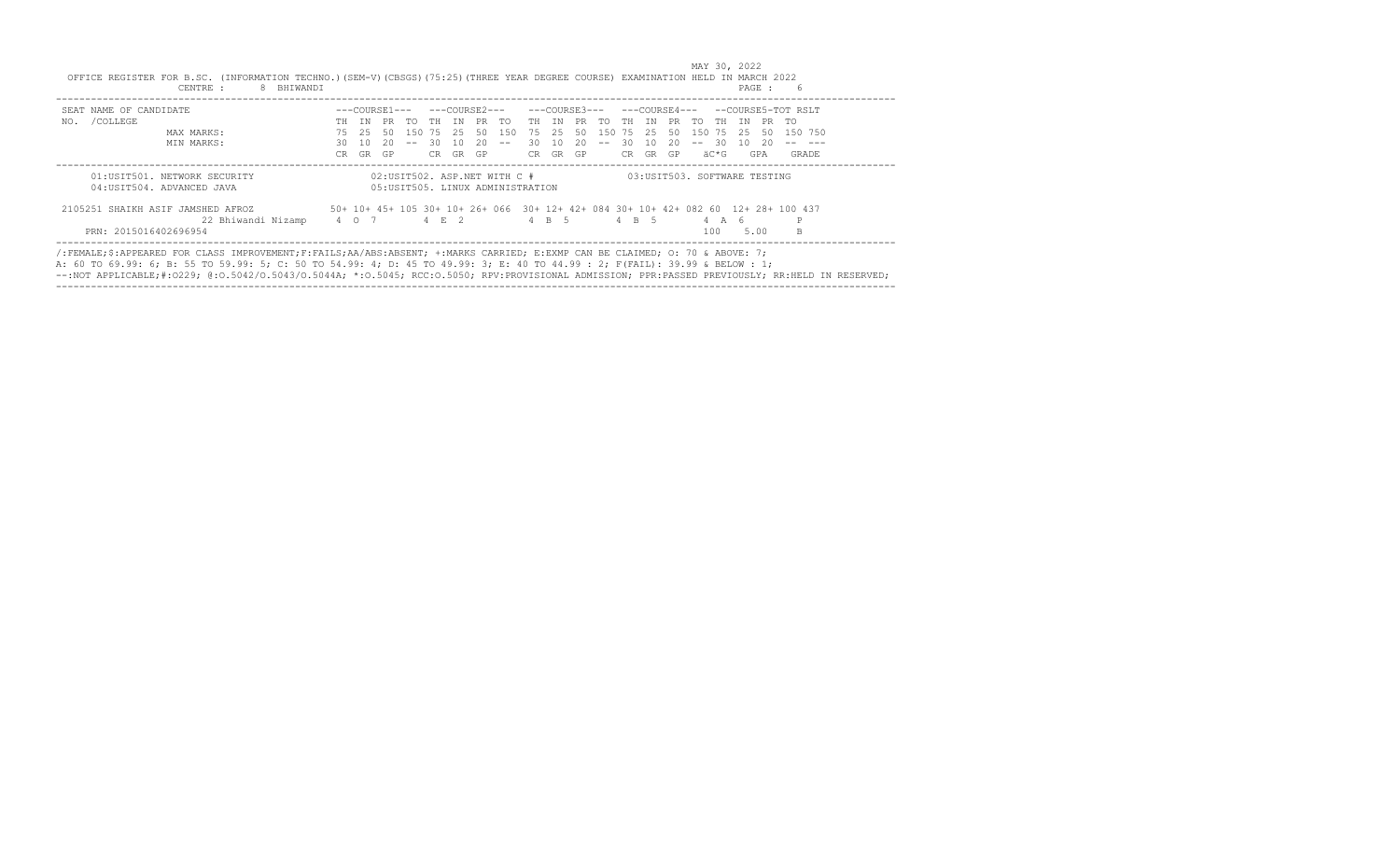| SEAT NAME OF CANDIDATE                  |       |     | ---COURSE1--- |     |       |     |     | ---COURSE2---                     |     | ---COURSE3--- |     |       |       |     |     | ---COURSE4---                |     |      | --COURSE5-TOT RSLT                                                                |
|-----------------------------------------|-------|-----|---------------|-----|-------|-----|-----|-----------------------------------|-----|---------------|-----|-------|-------|-----|-----|------------------------------|-----|------|-----------------------------------------------------------------------------------|
| /COLLEGE<br>NO.                         | TH.   | T N | PR.           | TO. | TH T  | TN  | PR. | TO.                               | TH  | TN            | PR. | TO.   | TH.   | TN. | PR. | TO.<br>TH.                   | TN  | PR   | アの                                                                                |
| MAX MARKS:                              | 75    | 25  | -50           | 150 | 75    | -25 | 50  | 150                               | 75  | 2.5           | -50 | 150   | 75    | 2.5 | 50  | 150<br>75                    | -25 | -50  | 150 750                                                                           |
| MIN MARKS:                              | 30.   | 1 O | 20            |     | -30   | 1 O | 20. |                                   | 30. | 1 O           | 20  | $- -$ | 30.   | 1 O | 20  | -30<br>$ -$                  | 1 O | -20  |                                                                                   |
|                                         | CR.   | GR  | GP            |     | CR.   | GR  | GP  |                                   | CR. | GR GP         |     |       | CR.   | GR  | GP  | äC*G                         |     | GPA  | GRADE                                                                             |
| 01:USIT501. NETWORK SECURITY            |       |     |               |     |       |     |     | 02:USIT502. ASP.NET WITH C #      |     |               |     |       |       |     |     | 03:USIT503. SOFTWARE TESTING |     |      |                                                                                   |
| 04: USIT504. ADVANCED JAVA              |       |     |               |     |       |     |     | 05: USIT505. LINUX ADMINISTRATION |     |               |     |       |       |     |     |                              |     |      |                                                                                   |
| 2105252/JANGAM PRITI VIRBHADRA TEJSHREE |       |     |               |     |       |     |     |                                   |     |               |     |       |       |     |     |                              |     |      | 38+ 19+ 40+ 097 60 18+ 41+ 119 30+ 14+ 41+ 085 30+ 20+ 40+ 090 64 18+ 38+ 120 511 |
| 47 Dr. Babasaheb A                      | 4 A 6 |     |               |     | 4 0 7 |     |     |                                   |     | 4 B 5         |     |       | 4 A 6 |     |     | $4\circ$                     |     |      | P                                                                                 |
| PRN: 2013016400983355                   |       |     |               |     |       |     |     |                                   |     |               |     |       |       |     |     | 124                          |     | 6.20 | A                                                                                 |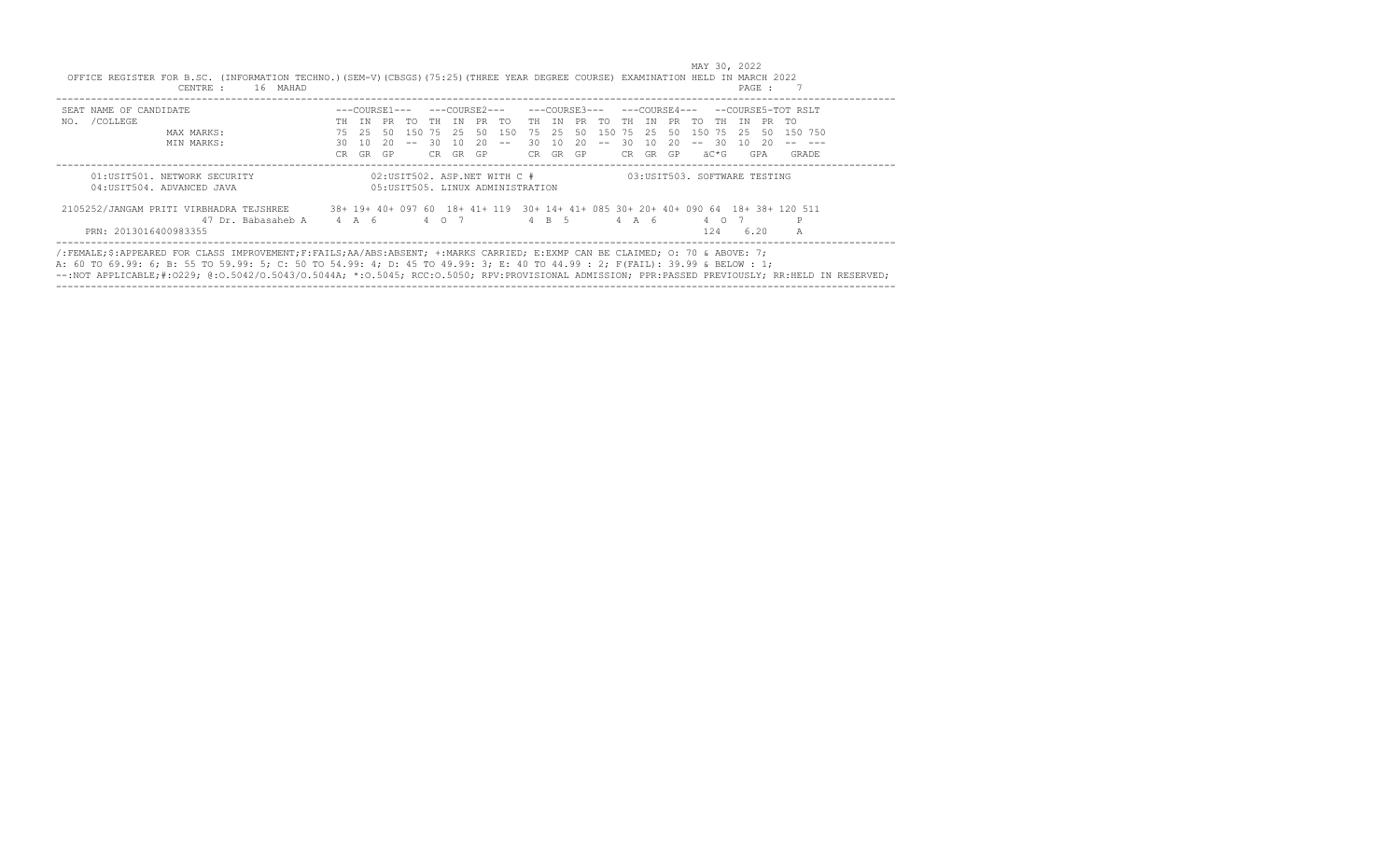| SEAT NAME OF CANDIDATE                |     |       | ---COURSE1--- |              |     |       |    | ---COURSE2---    |       |          | ---COURSE3--- |             | ---COURSE4--- |     |    |         |      |      |       | --COURSE5-TOT RSLT                                                                |  |
|---------------------------------------|-----|-------|---------------|--------------|-----|-------|----|------------------|-------|----------|---------------|-------------|---------------|-----|----|---------|------|------|-------|-----------------------------------------------------------------------------------|--|
| NO. / COLLEGE                         | TH  | TN    | PR            | TO THIN PRTO |     |       |    |                  | TH TN |          |               | PR TO TH IN |               |     |    | PR TO   | TH   | TN   | PR TO |                                                                                   |  |
| MAX MARKS:                            | 75  | 25    | 50            |              |     |       |    | 150 75 25 50 150 |       | 75 25    | 50            | 150 75      |               | 2.5 | 50 | 150 75  |      | - 25 | -50   | 150 750                                                                           |  |
| MIN MARKS:                            | 30  | 10    | 20            | $  \,$       | 30  | 10    | 20 | $\sim$ $-$       | 30    | 10       | 20            | $- -$       | -30           | 10  | 20 | $-- 30$ |      | 10   | - 20  |                                                                                   |  |
|                                       | CR. | GR    | GP            |              | CR. | GR    | GP |                  |       | CR GR GP |               |             | CR GR GP      |     |    |         | äC*G |      | GPA   | GRADE                                                                             |  |
|                                       |     |       |               |              |     |       |    |                  |       |          |               |             |               |     |    |         |      |      |       |                                                                                   |  |
| 2105253 SHINDE AJINKYA SUNIL SHUBHADA |     |       |               |              |     |       |    |                  |       |          |               |             |               |     |    |         |      |      |       | 30+ 18+ 47+ 095 41 13+ 37+ 091 33 13+ 37+ 083 33+ 15+ 38+ 086 30+ 17+ 38+ 085 440 |  |
| 719 Mahatma Educati                   |     | 4 A 6 |               |              |     | 4 A 6 |    |                  |       | 4 B 5    |               |             | 4 B 5         |     |    |         | 4 B  |      |       |                                                                                   |  |
|                                       |     |       |               |              |     |       |    |                  |       |          |               |             |               |     |    |         | 108  |      | 5.40  | B.                                                                                |  |

------------------------------------------------------------------------------------------------------------------------------------------------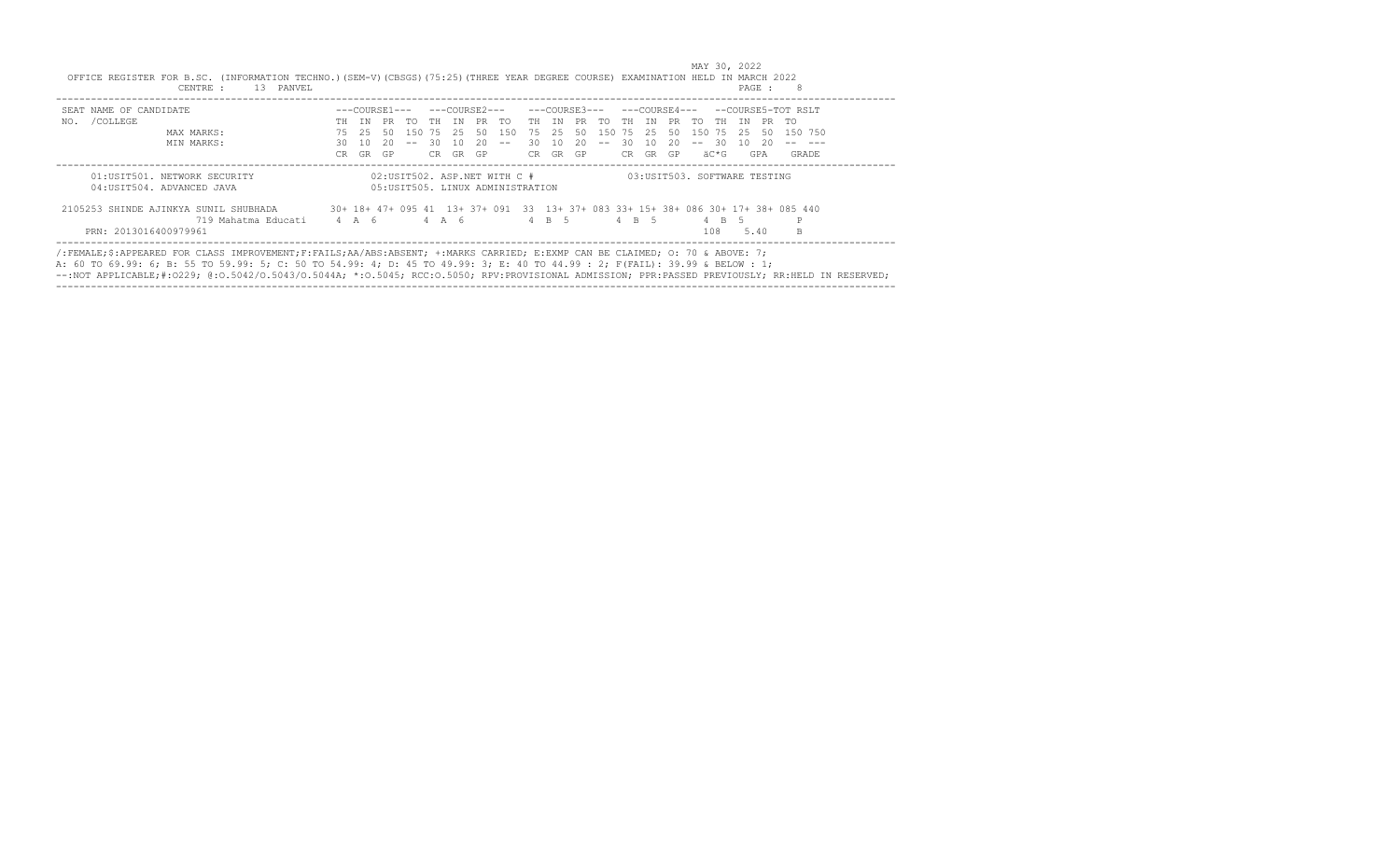| PRN: 2014016402332834 | 2105254 BEHERA HIMANSHU SHARAT PARWATI 32+10+25 067 31+12+25 068 53 10+40+103 30+11+20+061 51 10+20+081 380<br>548 Vishnu Waman Th 4 D 3 4 D 3 4 A 6 4 E 2 4 C 4 P<br>72 3.60 D                                                                                                                                                                                     |  |
|-----------------------|---------------------------------------------------------------------------------------------------------------------------------------------------------------------------------------------------------------------------------------------------------------------------------------------------------------------------------------------------------------------|--|
| PRN: 2013016400877462 | 2105255/BHUTE AISHWARYA NANDKISHOR APURVA 30+ 22+ 42+ 094 50 24+ 37+ 111 43+ 23+ 37+ 103 33+ 24+ 41+ 098 30+ 24+ 38+ 092 498<br>. - министерство на селото на 1992 година на 1992 година на 1992 година, представа на 1993 година на 1993 годи<br>1962 година на 1994 година на 1994 година на 1994 година 1994 година 1994 година 1994 година 1994 година 1994<br> |  |
| PRN: 2013016401568107 | 2105256 HOTKAR GANESH PARSHURAM KALPANA 30+ 10+ 30+ 070 51 12+ 37+ 100 30+ 15+ 35+ 080 30+ 12+ 36+ 078 39 10+ 35+ 084 412<br>548 Vishnu Waman Th    4    D    3    4    A    6    4    C    4    4    C   4    4    4    B    5    P<br>88 4.40 C                                                                                                                   |  |
| PRN: 2015016401650902 | 2105257 POTDAR DARPAN RAJAN RACHANA $30+13+20+063$ $30+13+40+083$ $30+14+26+070$ 48 $15+40+103$ $30+12+49+091$ 410<br>88 4.40 C                                                                                                                                                                                                                                     |  |
| PRN: 2013016400663123 | 2105258 ELIAS JERRY KUNNATH LEELA 63 20+ 37+ 120 54 19+ 35+ 108 63 19+ 36+ 118 56 19+ 37+ 112 60 20+ 36+ 116 574<br>140 7.00 0                                                                                                                                                                                                                                      |  |
| PRN: 2013016400662506 | 2105259 NATH VIKAS BHASKAR SWARNA 30+ 20+ 41+ 091 54 20+ 39+ 113 63 20+ 42+ 125 56 19+ 41+ 116 57 19+ 41+ 117 562<br>893 Pragat Samajik 4 A 6 4 0 7 4 0 7 4 0 7 4 0 7 4 0 7<br>136 6.80 A                                                                                                                                                                           |  |
| PRN: 2013016400663282 | 2105260 SHAIKH MOHDAAMIR MOHDHASHIM RUMANA 38+ 19+ 39+ 096 30+ 19+ 35+ 084 30+ 19+ 36+ 085 30+ 19+ 32+ 081 60 19+ 39+ 118 464<br>893 Pragat Samajik 4 A 6 4 B 5 4 C 4 4 0 7 P<br>108 5.40 B                                                                                                                                                                         |  |
| PRN: 2012016401410853 | 2105261 SHARMA GAUTAM HARIHAR USHA<br>893 Pragat Samajik (4 B 5 (4 A 6 (4 B 5 4 O 7 4 A 6 P<br>116 5.80 B                                                                                                                                                                                                                                                           |  |
| PRN: 2012016401426716 | 2105262 SINGH SATISHKUMAR TRIBHUVAN GAYATRI 66 20+ 38+ 124 54 20+ 37+ 111 69 20+ 38+ 127 50 20+ 37+ 107 63 21+ 40+ 124 593<br>140 7.00 0                                                                                                                                                                                                                            |  |
| PRN: 2012016401426697 | 2105263 YADAV AVINASH RAJESH MEERA 30+ 20+ 37+ 087 30+ 20+ 37+ 088 33+ 20+ 37+ 090 53 20+ 37+ 110 30+ 21+ 40+ 091 466<br>893 Pragat Samajik 4 B 5 4 B 5 4 A 6 4 0 7 4 A 6 P<br>116 5.80 B                                                                                                                                                                           |  |

 MAY 30, 2022 OFFICE REGISTER FOR B.SC. (INFORMATION TECHNO.)(SEM-V)(CBSGS)(75:25)(THREE YEAR DEGREE COURSE) EXAMINATION HELD IN MARCH 2022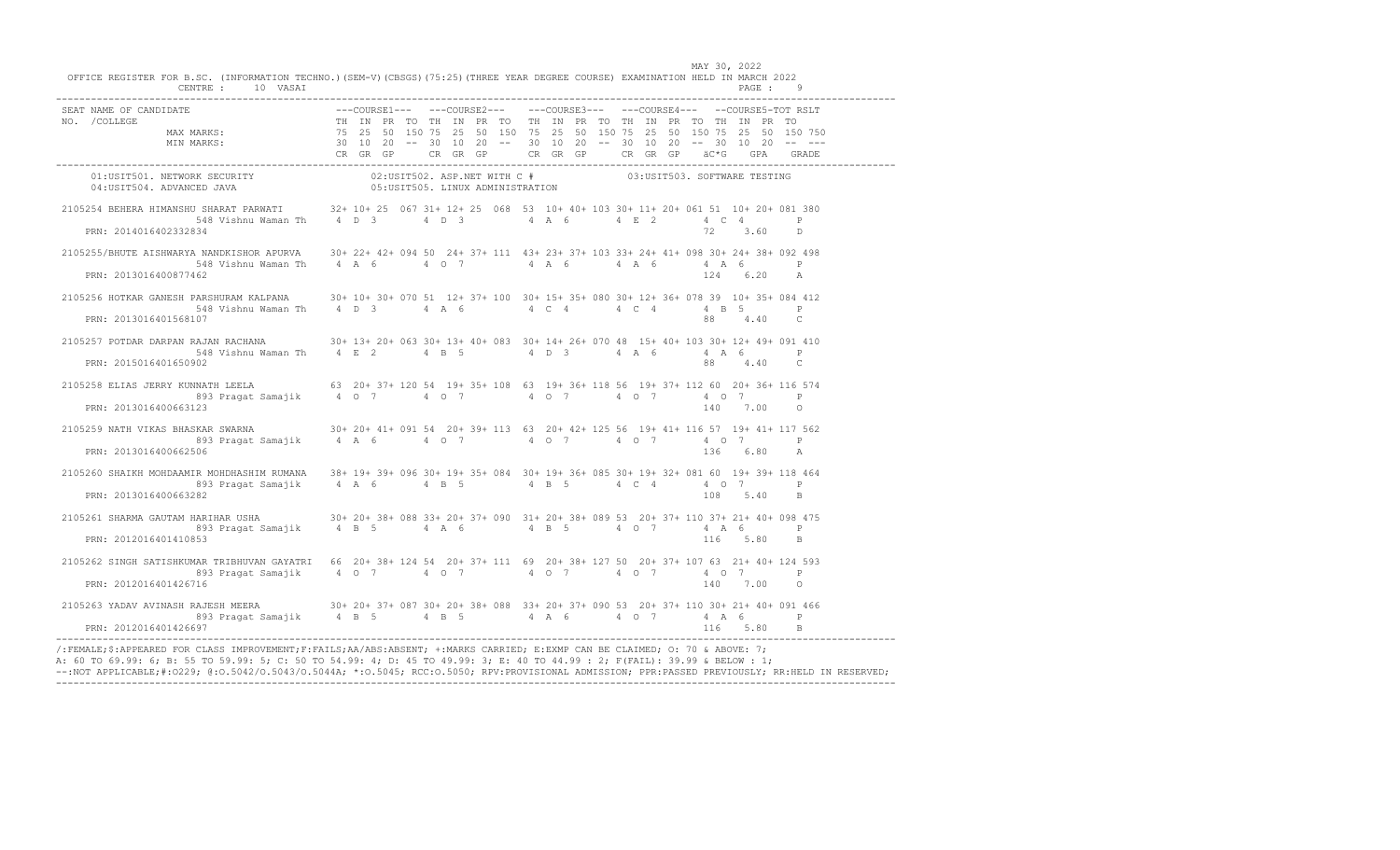| SEAT NAME OF CANDIDATE                                     |     |       |           |                  |    |       |    |                                                                   |       |       |     |            |       |      |       |                              |       |     |       | ---COURSE3--- ---COURSE4--- --COURSE5-TOT RSLT                                    |
|------------------------------------------------------------|-----|-------|-----------|------------------|----|-------|----|-------------------------------------------------------------------|-------|-------|-----|------------|-------|------|-------|------------------------------|-------|-----|-------|-----------------------------------------------------------------------------------|
| NO. / COLLEGE                                              | TH. | TN    |           | PR TO THIN PR TO |    |       |    |                                                                   | TH TN |       |     | PR TO THIN |       |      | PR TO |                              | TH TN |     |       | PR TO                                                                             |
| MAX MARKS:                                                 | 75  | -25.  | -50       |                  |    |       |    | 150 75 25 50 150                                                  | 75 25 |       | 50  | 150 75     |       | 2.5  | 50    | 150 75 25                    |       |     | -50   | 150 750                                                                           |
| MIN MARKS:                                                 | 30  | - 10  | - 20      | $\sim$ $-$       | 30 | 10    | 20 | $\sim$ $-$                                                        | 30 I  | 10    | -20 | $- -$      | 30    | - 10 | -20   | $-- 30$                      |       |     | 10 20 |                                                                                   |
|                                                            | CR. | GR    | <b>GP</b> |                  | CR | GR GP |    |                                                                   | CR.   | GR GP |     |            | CR    | GR   | GP.   |                              | äC*G  |     | GPA   | GRADE                                                                             |
| 01:USIT501. NETWORK SECURITY<br>04: USIT504. ADVANCED JAVA |     |       |           |                  |    |       |    | 02:USIT502. ASP.NET WITH C #<br>05: USIT505. LINUX ADMINISTRATION |       |       |     |            |       |      |       | 03:USIT503. SOFTWARE TESTING |       |     |       |                                                                                   |
| 2105264/SURYAWANSHI PRADNYA SANJAY LATA                    |     |       |           |                  |    |       |    |                                                                   |       |       |     |            |       |      |       |                              |       |     |       | 45 16+ 34+ 095 48 16+ 35+ 099 31+ 14+ 37+ 082 30+ 16+ 37+ 083 32+ 17+ 34+ 083 442 |
| 921 Bhimrao Pradhan                                        |     | 4 A 6 |           |                  |    | 4 A 6 |    |                                                                   |       | 4 B 5 |     |            | 4 B 5 |      |       |                              | 4 B   | - 5 |       |                                                                                   |
| PRN: 2012016400763893                                      |     |       |           |                  |    |       |    |                                                                   |       |       |     |            |       |      |       |                              | 108   |     | 5.40  | <b>B</b>                                                                          |

## MAY 30, 2022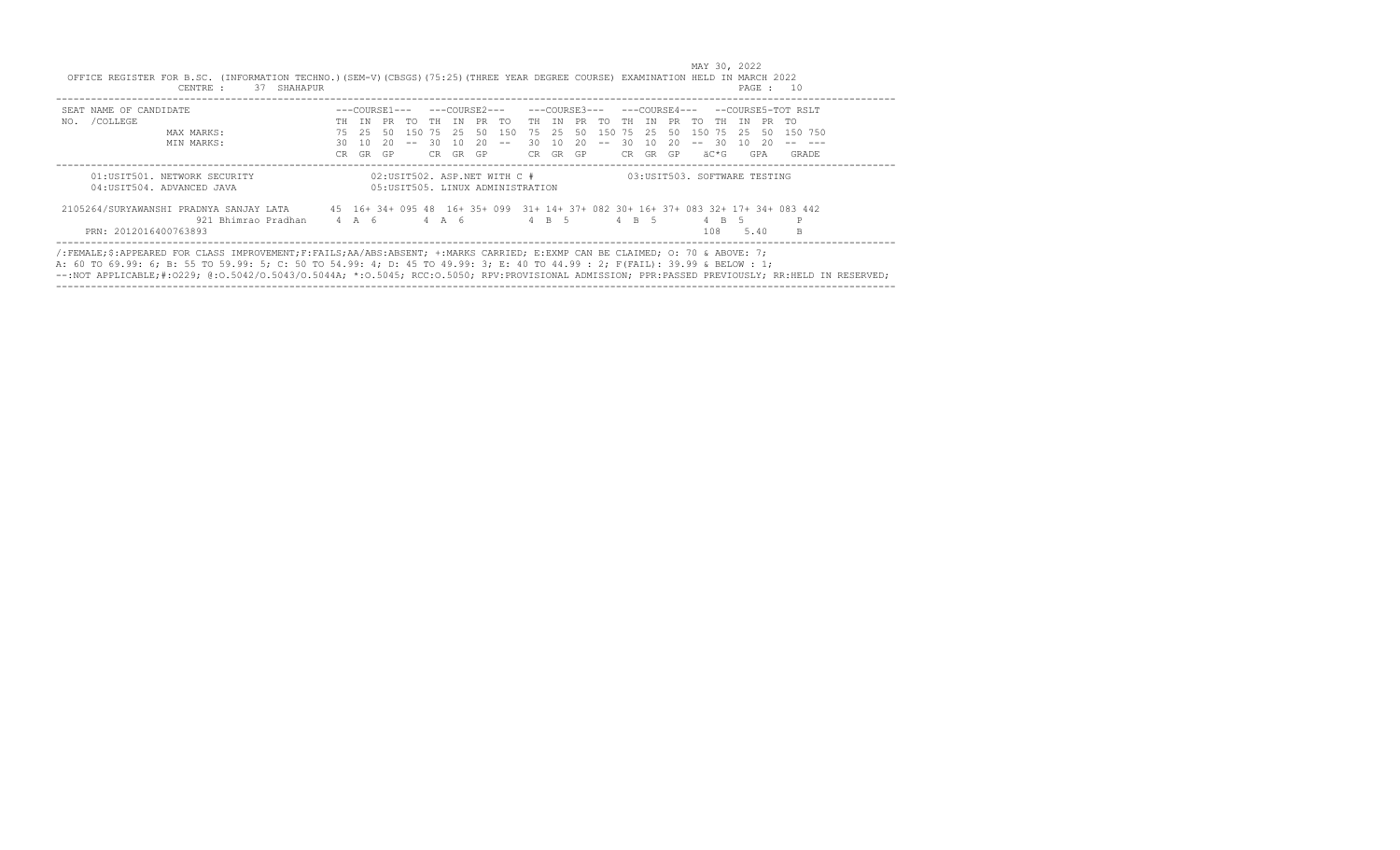| SEAT NAME OF CANDIDATE                    |     |       |     |             |        |    |       |        |          |     |             |       |       |    |     |         |               |      | $---COWRSE3-- ---COWRSE4-- ---COWRSE5-TOT RSI.T$                                   |
|-------------------------------------------|-----|-------|-----|-------------|--------|----|-------|--------|----------|-----|-------------|-------|-------|----|-----|---------|---------------|------|------------------------------------------------------------------------------------|
| NO. / COLLEGE                             | TН  | TN    |     | PR TO TH IN |        |    | PR TO |        |          |     | TH IN PR TO | TH    | TN    | PR | TO. | TH.     | TN            |      | PR TO                                                                              |
| MAX MARKS:                                | 75  | -25   | 50  | 150 75 25   |        |    |       | 50 150 | 75 25    | 50  | 150 75 25   |       |       | 50 |     | 150 75  | 25            | 50   | 150 750                                                                            |
| MIN MARKS:                                | 30  | 10    | 20. | $  \,$      | -30    | 10 | 20    | $- -$  | 30 10    | 20. | $  \,$      | -30   | 10    | 20 |     | $-- 30$ | - 10          | 20   |                                                                                    |
|                                           | CR. | GR    | GP  |             | CR.    | GR | GP.   |        | CR GR GP |     |             | CR –  | GR GP |    |     | äC*G    |               | GPA  | GRADE                                                                              |
| 2105265 BITTE RAJU BHUJANGRAO BHAGYASHREE |     |       |     |             |        |    |       |        |          |     |             |       |       |    |     |         |               |      | 60 15+ 20+ 095 30+ 15+ 20+ 065 33+ 15+ 23+ 071 30+ 15+ 27+ 072 30+ 16+ 20+ 066 369 |
|                                           |     | 4 A 6 |     |             | 4 F. 2 |    |       |        | 4 D 3    |     |             | 4 D 3 |       |    |     |         | $\mathcal{P}$ |      | P                                                                                  |
| 549 Mahatma Gandhi                        |     |       |     |             |        |    |       |        |          |     |             |       |       |    | 64  |         |               | 3.20 |                                                                                    |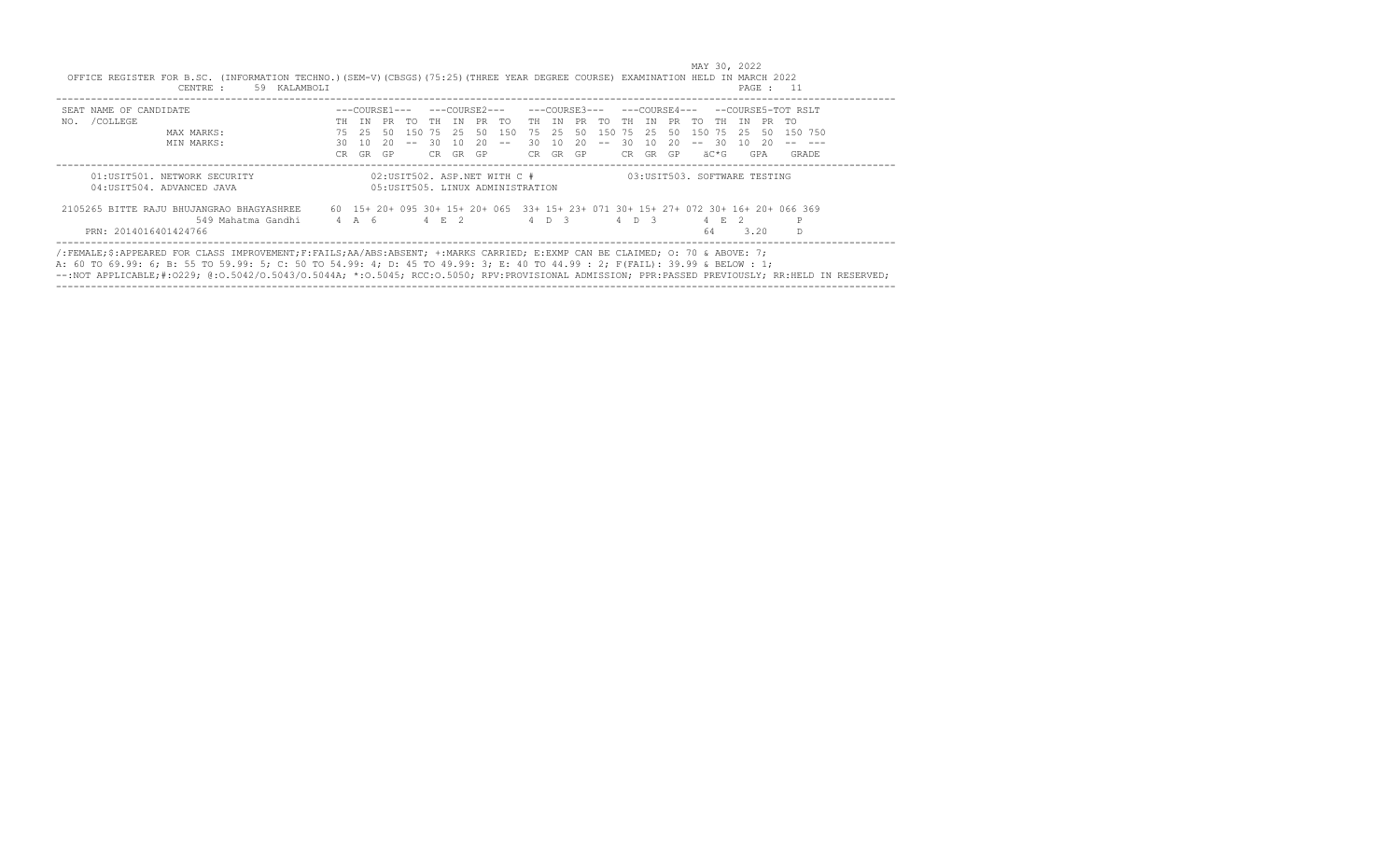| SEAT NAME OF CANDIDATE $---$ COURSE1--- --COURSE2--- --COURSE3--- --COURSE3--- --COURSE4--- --COURSE5-TOT RSLT            |  |  |  |                                                           |  |  |  |  |  |          |    |        |
|---------------------------------------------------------------------------------------------------------------------------|--|--|--|-----------------------------------------------------------|--|--|--|--|--|----------|----|--------|
| NO. / COLLEGE                                                                                                             |  |  |  |                                                           |  |  |  |  |  |          |    |        |
|                                                                                                                           |  |  |  |                                                           |  |  |  |  |  |          |    |        |
|                                                                                                                           |  |  |  |                                                           |  |  |  |  |  |          |    |        |
|                                                                                                                           |  |  |  |                                                           |  |  |  |  |  |          |    |        |
| 01:USIT501. NETWORK SECURITY                                                                                              |  |  |  | 02:USIT502. ASP.NET WITH C # 03:USIT503. SOFTWARE TESTING |  |  |  |  |  |          |    |        |
| 04:USIT504. ADVANCED JAVA (05:USIT505. LINUX ADMINISTRATION                                                               |  |  |  |                                                           |  |  |  |  |  |          |    |        |
| 2105266/PHADKE PRAGATI ANANT ANITA 389 30+ 15+ 26+ 071 54 17+ 28+ 099 30+ 14+ 30+ 074 30+ 15+ 29+ 074 30+ 13+ 28+ 071 389 |  |  |  |                                                           |  |  |  |  |  |          |    |        |
| 530 Vishweshwar Edu    4    0    3    4    A    6    4    0    3    4    0    3    4    0    3    9                       |  |  |  |                                                           |  |  |  |  |  |          |    |        |
| PRN: 2012016400031125                                                                                                     |  |  |  |                                                           |  |  |  |  |  | 72 3.60  | D. |        |
| 2105267 SHAIKH ASIF ASHRAF SAHIDA 65E 16+ 35+ 116 AA 10+ 20+ AA 30+ 15+ 30+ 075 31+ 16+ 32+ 079 30+ 12+ 20+ 062 362       |  |  |  |                                                           |  |  |  |  |  |          |    |        |
| 591 Rajiv Gandhi Co $4$ O $7$ - F 1 $4$ C $4$ $4$ C $4$ $4$ C $4$ $4$ E 2                                                 |  |  |  |                                                           |  |  |  |  |  |          |    | F ATKT |
| PRN: 2013016400468772                                                                                                     |  |  |  |                                                           |  |  |  |  |  |          |    |        |
| 2105268 UTEKAR YASHWANT DINKAR VITTHABAI 30+ 14+ 34+ 078 54 10+ 20+ 084 69 14+ 31+ 114 74 15+ 30+ 119 68 12+ 20+ 100 495  |  |  |  |                                                           |  |  |  |  |  |          |    |        |
|                                                                                                                           |  |  |  |                                                           |  |  |  |  |  |          |    |        |
| PRN: 2013016400464043                                                                                                     |  |  |  |                                                           |  |  |  |  |  | 116 5.80 | B. |        |
| 2105269/WAGHCHOURE SONI KAILAS SUNITA 53 15+ 30+ 098 30+ 12+ 25+ 067 31+ 15+ 33+ 079 31+ 16+ 32+ 079 30+ 12+ 20+ 062 385  |  |  |  |                                                           |  |  |  |  |  |          |    |        |
| 591 Rajiv Gandhi Co    4    A    6    4    D    3    4    C    4    4    C    4    4    E    2    P                       |  |  |  |                                                           |  |  |  |  |  |          |    |        |
| PRN: 2013016400539495                                                                                                     |  |  |  |                                                           |  |  |  |  |  | 76 3.80  |    |        |

MAY 30, 2022 OFFICE REGISTER FOR B.SC. (INFORMATION TECHNO.)(SEM-V)(CBSGS)(75:25)(THREE YEAR DEGREE COURSE) EXAMINATION HELD IN MARCH 2022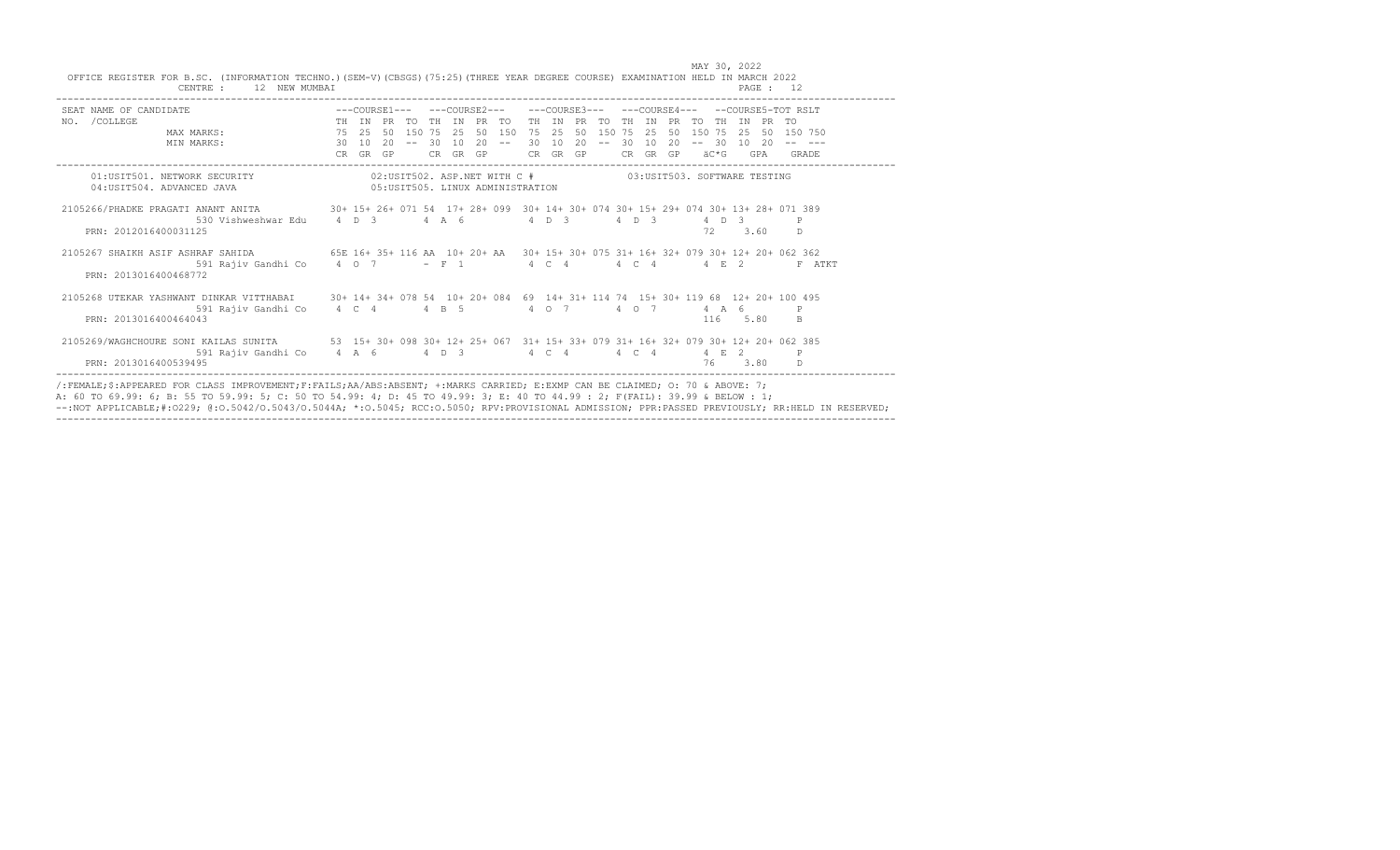| SEAT NAME OF CANDIDATE<br>NO. /COLLEGE MAX MARKS: THE IN PRETORED 100. THE IN PRETORE THE IN PRETORE MO. AND THE IN PRETORE MAX MARKS: THE IN PRETORE 25 50 150 75 25 50 150 75 25 50 150 750 150 750 1650 750 169 160 1750 176 1 |  |  |  |  |  |  |  |  |         |          |                |
|-----------------------------------------------------------------------------------------------------------------------------------------------------------------------------------------------------------------------------------|--|--|--|--|--|--|--|--|---------|----------|----------------|
|                                                                                                                                                                                                                                   |  |  |  |  |  |  |  |  |         |          |                |
|                                                                                                                                                                                                                                   |  |  |  |  |  |  |  |  |         |          |                |
|                                                                                                                                                                                                                                   |  |  |  |  |  |  |  |  |         |          |                |
| $02:USTTS01. \hbox{ NETWORK SECURITY}$ $02:USTTS02. \hbox{ ASP.NET WITH C } \#$ $03:USTTS03. \hbox{ SCTRARE TESTING}$ $04:USTTS04. \hbox{ADYANCED JAVA}$                                                                          |  |  |  |  |  |  |  |  |         |          |                |
|                                                                                                                                                                                                                                   |  |  |  |  |  |  |  |  |         |          |                |
| 2105270 JETHVA SAGAR PURSHOTTAM BHAVNA 30+ 12+ 40+ 082 66 12+ 35+ 113 36+ 13+ 27+ 076 30+ 12+ 43+ 085 36+ 13+ 28+ 077 433                                                                                                         |  |  |  |  |  |  |  |  |         |          |                |
| $460$ Shailendra Educ $4$ B 5 $4$ O 7 $4$ C $4$ $4$ B 5                                                                                                                                                                           |  |  |  |  |  |  |  |  |         | 4 C 4    |                |
| PRN: 2012016401044837                                                                                                                                                                                                             |  |  |  |  |  |  |  |  |         | 100 5.00 | B.             |
| 2105271 YADAV AVINASH RAMBACHAN SITA DEVI 68 10+ 20+ 098 33+ 10+ 20+ 063 30+ 10+ 26+ 066 30+ 10+ 20+ 060 43+ 10+ 20+ 073 360                                                                                                      |  |  |  |  |  |  |  |  |         |          |                |
| 631 Nirmala Memoria 4 A 6 4 E 2 4 E 2 4 E 2 4 D 3                                                                                                                                                                                 |  |  |  |  |  |  |  |  |         |          |                |
| PRN: 2015016400037945                                                                                                                                                                                                             |  |  |  |  |  |  |  |  |         |          | 60 3.00 D      |
| 2105272 GHORPADE NIKHIL SATISH SNEHAL 31+ 10+ 27+ 068 66 10+ 25+ 101 63 12+ 26+ 101 30+ 10+ 26+ 066 33+ 10+ 30+ 073 409                                                                                                           |  |  |  |  |  |  |  |  |         |          |                |
|                                                                                                                                                                                                                                   |  |  |  |  |  |  |  |  |         |          |                |
| PRN: 2013016400300023                                                                                                                                                                                                             |  |  |  |  |  |  |  |  | 80 4.00 |          | $\overline{c}$ |
| 2105273/KALUSTE TANVI ANIL AMRUTA 48 10+ 41+ 099 63 11+ 24+ 098 30+ 12+ 24+ 066 57 11+ 25+ 093 30+ 18+ 23+ 071 427                                                                                                                |  |  |  |  |  |  |  |  |         |          |                |
| 647 Vidya Vikas Edu 4 A 6 4 A 6 4 A 6 4 A 6 4 A 6 4 D 3 P                                                                                                                                                                         |  |  |  |  |  |  |  |  |         |          |                |
| PRN: 2012016401199085                                                                                                                                                                                                             |  |  |  |  |  |  |  |  |         |          | 92   4.60   C  |
| 2105274 SHAIKH ARSHAD ALTAFHUSSAIN ANEEZBEG 39+ 10+ 31+ 080 38 12+ 26+ 076 36+ 11+ 29+ 076 30+ 14+ 26+ 070 30+ 15+ 30+ 075 377                                                                                                    |  |  |  |  |  |  |  |  |         |          |                |
| UM 647 Vidya Vikas Edu 4 C 4 4 C 4 4 C 4 4 4 C 4 4 D 3 4 C 4 P                                                                                                                                                                    |  |  |  |  |  |  |  |  |         |          |                |
| PRN: 2012016401202743                                                                                                                                                                                                             |  |  |  |  |  |  |  |  |         |          | 76 3.80 D      |
| 2105275 SUNESARA MOHAMMED ZUBER NAFEESA 30+ 11+ 38+ 079 30+ 11+ 30+ 071 34+ 13+ 41+ 088 30+ 14+ 28+ 072 49 18+ 33+ 100 410                                                                                                        |  |  |  |  |  |  |  |  |         |          |                |
|                                                                                                                                                                                                                                   |  |  |  |  |  |  |  |  |         |          |                |
| PRN: 2012016401200663                                                                                                                                                                                                             |  |  |  |  |  |  |  |  |         | 84 4.20  | C.             |

|                                                                                                                                   |             |  |  |  |  |  | MAY 30, 2022 |  |
|-----------------------------------------------------------------------------------------------------------------------------------|-------------|--|--|--|--|--|--------------|--|
| OFFICE REGISTER FOR B.SC. (INFORMATION TECHNO.) (SEM-V) (CBSGS) (75:25) (THREE YEAR DEGREE COURSE) EXAMINATION HELD IN MARCH 2022 |             |  |  |  |  |  |              |  |
| CENTRE :                                                                                                                          | 97 BORIVALI |  |  |  |  |  | PAGE : 13    |  |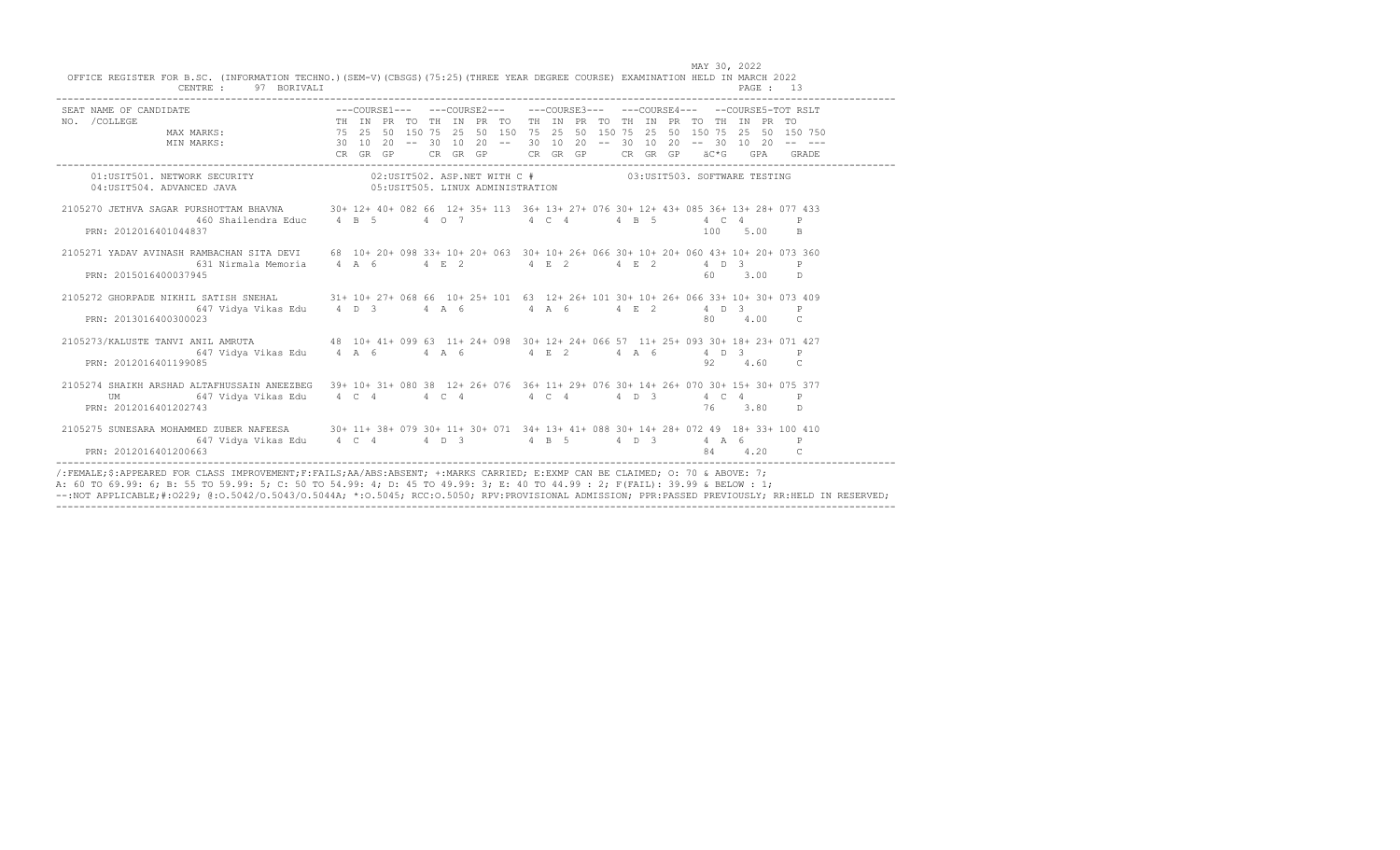| SEAT NAME OF CANDIDATE                                                                                                    |    |             |       |            |    |             |    |                                                           |          |                  |       |    |          |     | ---COURSE4---          |       |       |       | --COURSE5-TOT RSLT                                                              |
|---------------------------------------------------------------------------------------------------------------------------|----|-------------|-------|------------|----|-------------|----|-----------------------------------------------------------|----------|------------------|-------|----|----------|-----|------------------------|-------|-------|-------|---------------------------------------------------------------------------------|
| NO. / COLLEGE                                                                                                             |    | TH TN       | PR TO |            |    | TH IN PR TO |    |                                                           | TH TN    | PR TO THIN PR TO |       |    |          |     |                        | TH.   | TN    | PR    | TO.                                                                             |
| MAX MARKS:                                                                                                                | 75 | - 25.       | 50    |            |    |             |    | 150 75 25 50 150                                          | 75 25    |                  |       |    |          |     | 50 150 75 25 50 150 75 |       | - 25. |       | 50 150 750                                                                      |
| MIN MARKS:                                                                                                                | 30 | 10          | 20    | $\sim$ $-$ | 30 | 10          | 20 | $- -$                                                     | 30 10    | 20               | $- -$ | 30 | 10       | 20. | $- -$                  | - 30  |       | 10 20 |                                                                                 |
|                                                                                                                           | CR | GR          | GP    |            | CR | GR          | GP |                                                           | CR GR GP |                  |       |    | CR GR GP |     |                        | äC*G  |       | GPA   | GRADE                                                                           |
| 01:USIT501. NETWORK SECURITY                                                                                              |    |             |       |            |    |             |    | 02:USIT502. ASP.NET WITH C # 03:USIT503. SOFTWARE TESTING |          |                  |       |    |          |     |                        |       |       |       |                                                                                 |
| 04: USIT504. ADVANCED JAVA                                                                                                |    |             |       |            |    |             |    | 05: USIT505. LINUX ADMINISTRATION                         |          |                  |       |    |          |     |                        |       |       |       |                                                                                 |
| 2105276/NADAR PONRANI SELVARAJ MALLIKA 60 17+ 43+ 120 44+ 21+ 39+ 104 36+ 21+ 48+ 105 38+ 20+ 25+ 083 34+ 22+ 44+ 100 512 |    |             |       |            |    |             |    |                                                           |          |                  |       |    |          |     |                        |       |       |       |                                                                                 |
| 828 Nalanda Educati                                                                                                       |    | 4 0 7 4 A 6 |       |            |    |             |    |                                                           |          | 4 0 7            |       |    | 4 B 5    |     |                        | 4 A 6 |       |       | P                                                                               |
| PRN: 2014016402129772                                                                                                     |    |             |       |            |    |             |    |                                                           |          |                  |       |    |          |     |                        | 124   | 6.20  |       | A                                                                               |
| 2105277 PACHARKAR TUSHAR CHANDRAKANT SANGEE                                                                               |    |             |       |            |    |             |    |                                                           |          |                  |       |    |          |     |                        |       |       |       | 31+ 15+ 28+ 074 69 13+ 20+ 102 51 13+ 30+ 094 57 14+ 29+ 100 60 12+ 20+ 092 462 |
| 828 Nalanda Educati<br>TA.                                                                                                |    | 4 D 3       |       |            |    | 4 A 6       |    |                                                           | 4 A 6    |                  |       |    | 4 A 6    |     |                        | 4 A 6 |       |       | P                                                                               |
| PRN: 2016016402703393                                                                                                     |    |             |       |            |    |             |    |                                                           |          |                  |       |    |          |     |                        | 108   |       | 5.40  | B.                                                                              |

A: 60 TO 69.99: 6; B: 55 TO 59.99: 5; C: 50 TO 54.99: 4; D: 45 TO 49.99: 3; E: 40 TO 44.99 : 2; F(FAIL): 39.99 & BELOW : 1;<br>--:NOT APPLICABLE;#:O229; @:O.5042/O.5043/O.5044A; \*:O.5045; RCC:O.5050; RPV:PROVISIONAL ADMISSION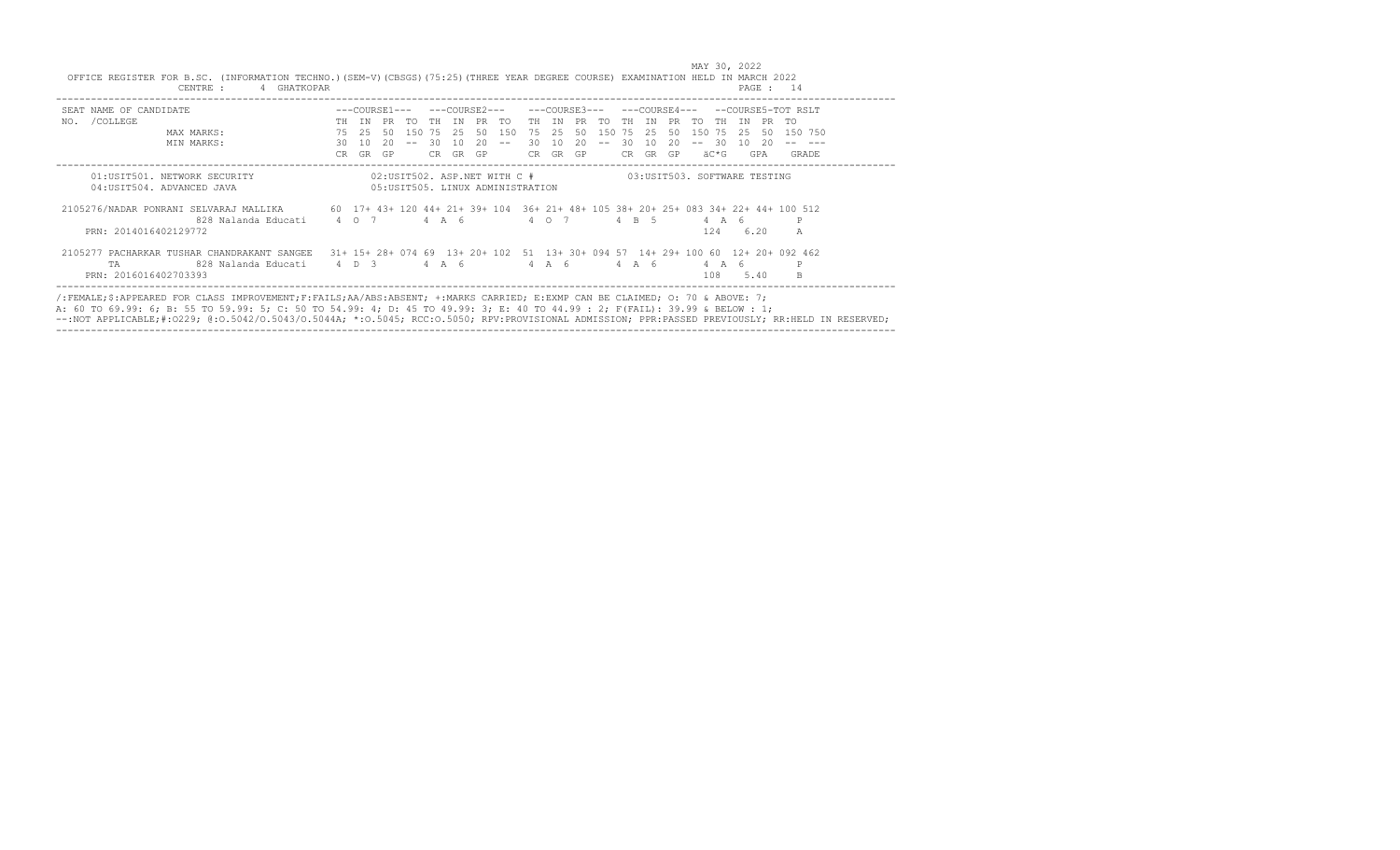| SEAT NAME OF CANDIDATE                                     |           |          | $---COTRSE1---$ |       |           |    |                  | ---COURSE2---                                                     |           | ---COURSE3---     |                       |        |       |                     | $---COTIRSR4---$ |                              |            |               |            | $-$ -COURSE5-TOT RSLT                                                              |
|------------------------------------------------------------|-----------|----------|-----------------|-------|-----------|----|------------------|-------------------------------------------------------------------|-----------|-------------------|-----------------------|--------|-------|---------------------|------------------|------------------------------|------------|---------------|------------|------------------------------------------------------------------------------------|
| /COLLEGE<br>NO.                                            | <b>TH</b> | TN       | PR.             | TO.   | <b>TH</b> | TN | PR TO            |                                                                   | TH        | TN                | PR                    | TO.    | TH.   | TN.                 | PR.              | TO                           | TH.        | TN            | <b>PR</b>  | - TO                                                                               |
| MAX MARKS:                                                 | 75        | 2.5      | 50              |       |           |    | 150 75 25 50 150 |                                                                   | 75        | 2.5               | 50                    | 150 75 |       | 2.5                 | 50               | 150 75                       |            | 2.5           | 50         | 150 750                                                                            |
| MIN MARKS:                                                 | 30<br>CR. | 10<br>GR | 20<br>GP.       | $- -$ | 30<br>CR. | 10 | 20<br>GR GP      | $- -$                                                             | 30<br>CR. | 10                | $20^{\circ}$<br>GR GP | $- -$  | 30    | 10                  | 20<br>CR GR GP   | $--$                         | 30<br>äC*G | 1 N           | -20<br>GPA | GRADE                                                                              |
| 01:USIT501. NETWORK SECURITY<br>04: USIT504. ADVANCED JAVA |           |          |                 |       |           |    |                  | 02:USIT502. ASP.NET WITH C #<br>05: USIT505. LINUX ADMINISTRATION |           |                   |                       |        |       |                     |                  | 03:USIT503. SOFTWARE TESTING |            |               |            |                                                                                    |
| 2105278 CHAUHAN GHANSHYAM RAMASHANKAR LAKHP                |           |          |                 |       |           |    |                  |                                                                   |           |                   |                       |        |       |                     |                  |                              |            |               |            | 30+ 12+ 23+ 065 30+ 10+ 20+ 060 35+ 13+ 24+ 072 72 15+ 35+ 122 68 14+ 21+ 103 422  |
| 1038 Gyanodaya B.Sc. 4 E 2 4 E 2<br>ATIDEVI                |           |          |                 |       |           |    |                  |                                                                   |           | $4\quad D\quad 3$ |                       |        |       | $4 \quad 0 \quad 7$ |                  |                              |            | 4 A 6         |            |                                                                                    |
| PRN: 2014016401145635                                      |           |          |                 |       |           |    |                  |                                                                   |           |                   |                       |        |       |                     |                  | 80                           |            |               | 4.00       | C.                                                                                 |
| 2105279 TIWARI SANJEEVKUMAR SUNIL SHUSMA                   |           |          |                 |       |           |    |                  |                                                                   |           |                   |                       |        |       |                     |                  |                              |            |               |            | 68 14+ 28+ 110 30+ 10+ 20+ 060 30+ 16+ 30+ 076 30+ 18+ 30+ 078 30+ 11+ 22+ 063 387 |
| 1038 Gyanodaya B.Sc.                                       | 4 0 7     |          |                 |       | 4 E 2     |    |                  |                                                                   |           | 4 C 4             |                       |        | 4 C 4 |                     |                  |                              | 4 F.       | $\mathcal{L}$ |            | $_{\rm P}$                                                                         |
| PRN: 2014016400675206                                      |           |          |                 |       |           |    |                  |                                                                   |           |                   |                       |        |       |                     |                  | 76                           |            | 3.80          |            | <sup>D</sup>                                                                       |
| 2105280 YADAV SANTOSH SUBHASH ESHARAVATI DE                |           |          |                 |       |           |    |                  |                                                                   |           |                   |                       |        |       |                     |                  |                              |            |               |            | 70 14+ 26+ 110 31+ 10+ 25+ 066 72 11+ 28+ 111 30+ 13+ 25+ 068 64 10+ 22+ 096 451   |
| 1038 Gyanodaya B.Sc.<br>VI                                 |           | 4 0 7    |                 |       | 4 E 2     |    |                  |                                                                   |           | 4 0 7             |                       |        |       | $4\quad D\quad 3$   |                  |                              | 4 A 6      |               |            | P                                                                                  |
| PRN: 2014016400664464                                      |           |          |                 |       |           |    |                  |                                                                   |           |                   |                       |        |       |                     |                  |                              | 100        |               | 5.00       |                                                                                    |

 MAY 30, 2022 OFFICE REGISTER FOR B.SC. (INFORMATION TECHNO.)(SEM-V)(CBSGS)(75:25)(THREE YEAR DEGREE COURSE) EXAMINATION HELD IN MARCH 2022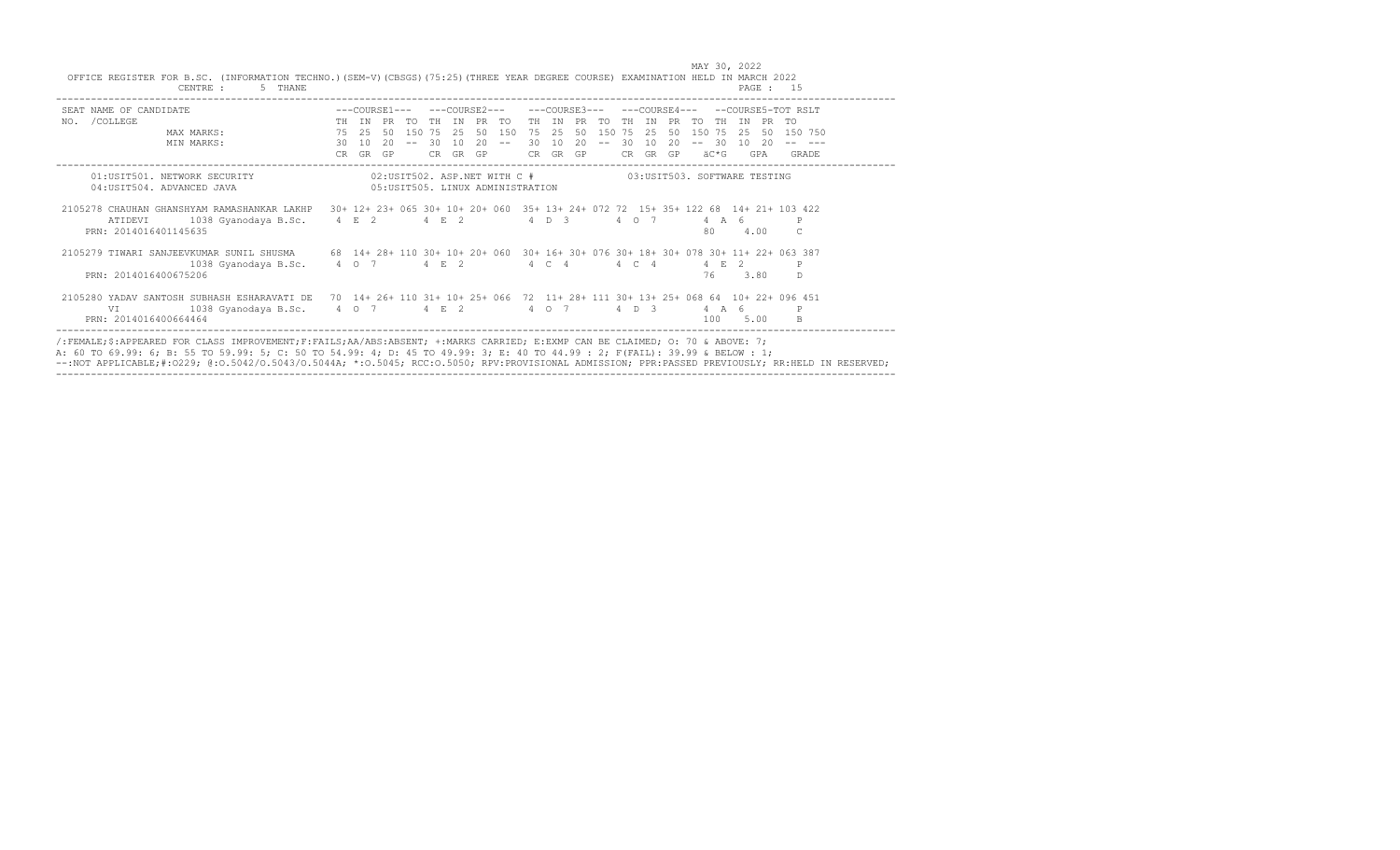| SEAT NAME OF CANDIDATE                                     |     |       |     |        |     |                  |    |                                                                   |       |          |    |                   |       |       |     |                              |       |       |      | ---COURSE3--- ---COURSE4--- --COURSE5-TOT RSLT                                     |
|------------------------------------------------------------|-----|-------|-----|--------|-----|------------------|----|-------------------------------------------------------------------|-------|----------|----|-------------------|-------|-------|-----|------------------------------|-------|-------|------|------------------------------------------------------------------------------------|
| NO. / COLLEGE                                              |     | TH TN |     |        |     | PR TO THIN PR TO |    |                                                                   |       |          |    | TH IN PR TO TH IN |       |       |     | PR TO THIN PR TO             |       |       |      |                                                                                    |
| MAX MARKS:                                                 | 75  | 25    | -50 |        |     | 150 75 25 50 150 |    |                                                                   |       | 75 25 50 |    | 150 75 25         |       |       | 50  | 150 75 25                    |       |       | - 50 | 150 750                                                                            |
| MIN MARKS:                                                 | 30. | 10    | 20. | $  \,$ | 30  | 10               | 20 | $\sim$ $-$                                                        | 30 10 |          | 20 | $- -$             | -30   | 10    | 20. | $-- 30$                      |       | 10 20 |      |                                                                                    |
|                                                            | CR. | GR    | GP  |        | CR. | GR GP            |    |                                                                   |       | CR GR GP |    |                   | CR .  | GR GP |     |                              | äC*G  |       | GPA  | GRADE                                                                              |
| 01:USIT501. NETWORK SECURITY<br>04: USIT504. ADVANCED JAVA |     |       |     |        |     |                  |    | 02:USIT502. ASP.NET WITH C #<br>05: USIT505. LINUX ADMINISTRATION |       |          |    |                   |       |       |     | 03:USIT503. SOFTWARE TESTING |       |       |      |                                                                                    |
|                                                            |     |       |     |        |     |                  |    |                                                                   |       |          |    |                   |       |       |     |                              |       |       |      |                                                                                    |
| 2105281 SHETE ATIT PRADEEP RANGANA                         |     |       |     |        |     |                  |    |                                                                   |       |          |    |                   |       |       |     |                              |       |       |      | 36+ 13+ 32+ 081 45 11+ 27+ 083 35+ 10+ 30+ 075 37+ 10+ 30+ 077 32+ 10+ 33+ 075 391 |
| 876 Samyak Sankalpa                                        |     | 4 C 4 |     |        |     | 4 B 5            |    |                                                                   |       | 4 C 4    |    |                   | 4 C 4 |       |     |                              | 4 C 4 |       |      | P                                                                                  |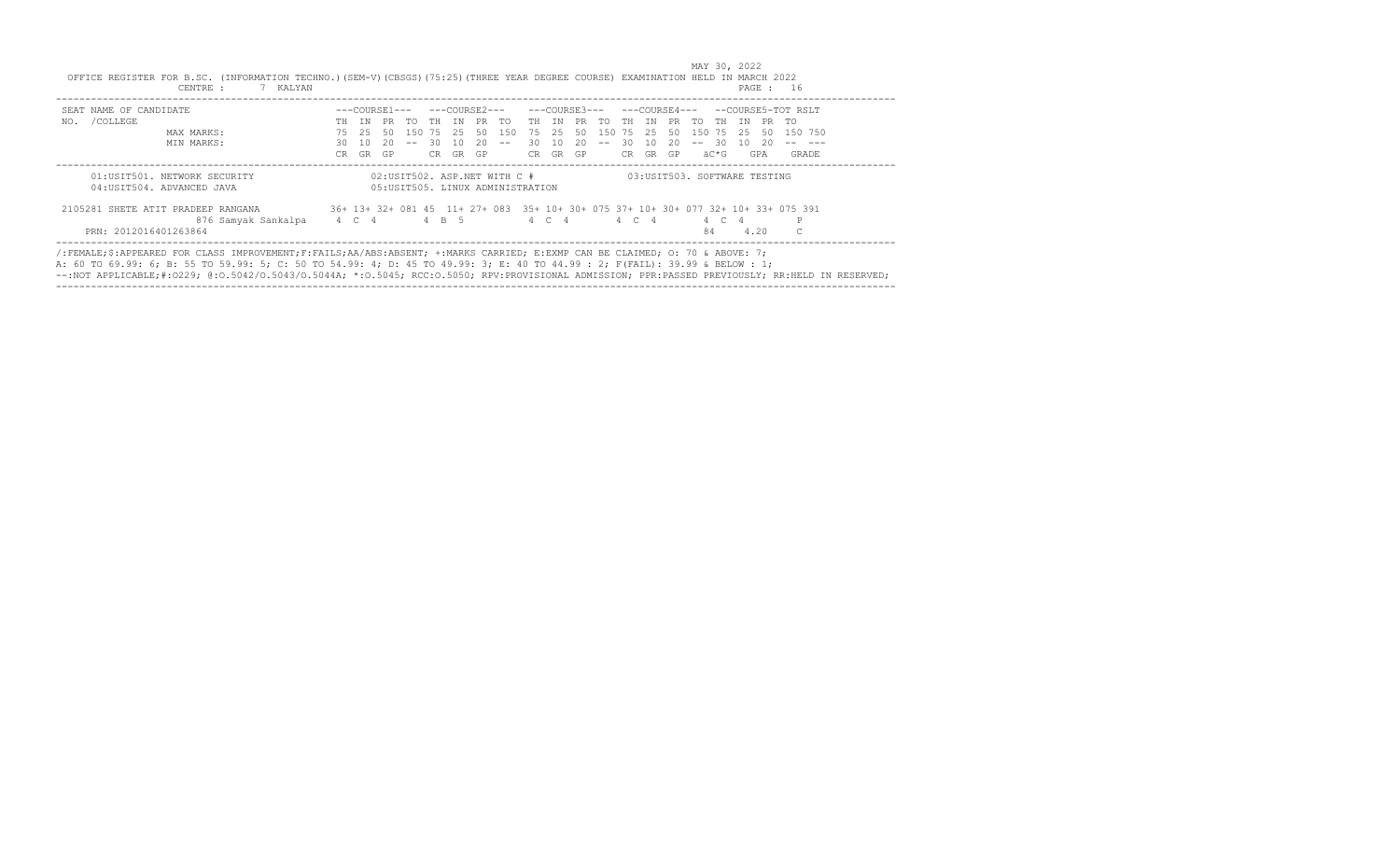| SEAT NAME OF CANDIDATE                                     |     |       |       |                  |     |       |    |                                                                   |       |          |     |                   |       |       |     |           |         |                              | ---COURSE3--- ---COURSE4--- --COURSE5-TOT RSLT                                     |
|------------------------------------------------------------|-----|-------|-------|------------------|-----|-------|----|-------------------------------------------------------------------|-------|----------|-----|-------------------|-------|-------|-----|-----------|---------|------------------------------|------------------------------------------------------------------------------------|
| NO. / COLLEGE                                              | TH  | TN    |       | PR TO THIN PR TO |     |       |    |                                                                   |       |          |     | TH IN PR TO TH IN |       |       |     | PR TO     | TH TN   | PR TO                        |                                                                                    |
| MAX MARKS:                                                 | 75  | - 25. |       |                  |     |       |    | 50 150 75 25 50 150                                               | 75 25 |          | 50  | 150 75 25         |       |       | 50  | 150 75 25 |         | 50                           | 150 750                                                                            |
| MIN MARKS:                                                 | 30  | - 10  | - 20- | $\sim$ $-$       |     | 30 10 | 20 | $- -$                                                             | 30 10 |          | -20 | $- -$             | -30   | - 10  | 20. |           | $-- 30$ | 10 20                        |                                                                                    |
|                                                            | CR. | GR    | GP    |                  | CR. | GR GP |    |                                                                   |       | CR GR GP |     |                   | CR.   | GR GP |     |           | äC*G    | GPA                          | GRADE                                                                              |
| 01:USIT501. NETWORK SECURITY<br>04: USIT504. ADVANCED JAVA |     |       |       |                  |     |       |    | 02:USIT502. ASP.NET WITH C #<br>05: USIT505. LINUX ADMINISTRATION |       |          |     |                   |       |       |     |           |         | 03:USIT503. SOFTWARE TESTING |                                                                                    |
| 2105282 DALAL PAVAN SHYAMSUNDAR SEEMA                      |     |       |       |                  |     |       |    |                                                                   |       |          |     |                   |       |       |     |           |         |                              | 30+ 17+ 39+ 086 52 10+ 28+ 090 31+ 10+ 34+ 075 31+ 11+ 28+ 070 30+ 10+ 20+ 060 381 |
| 545 The Janseya Shi 4 B 5                                  |     |       |       |                  |     | 4 A 6 |    |                                                                   |       | 4 C 4    |     |                   | 4 D 3 |       |     |           | 4 F. 2  |                              |                                                                                    |
| PRN: 2011016400681954                                      |     |       |       |                  |     |       |    |                                                                   |       |          |     |                   |       |       |     | 80.       |         | 4.00                         |                                                                                    |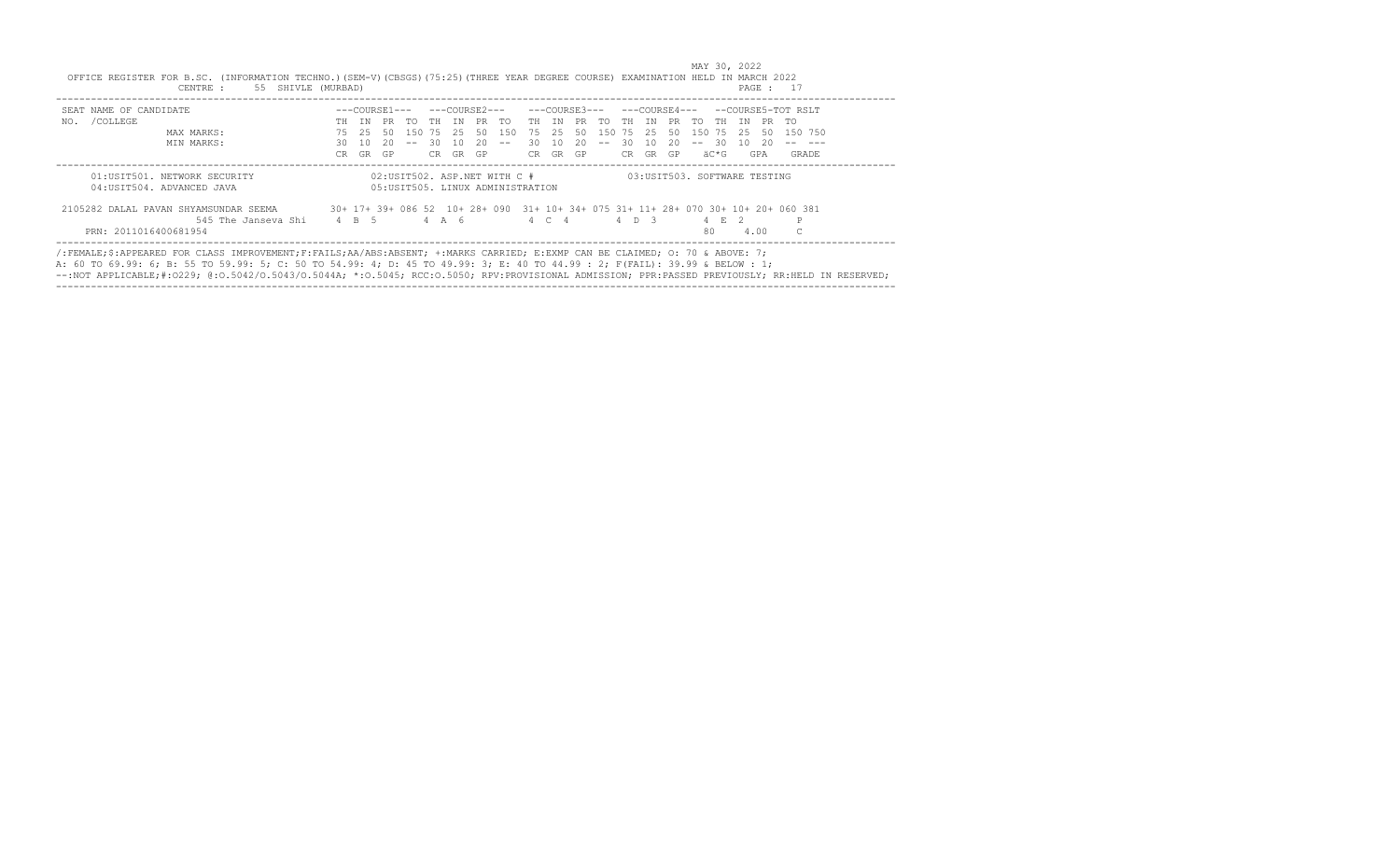|                                                               | 18 CHIPLUN         |               |     |        |       |           |                                   |     |               |     |     |          |                 |    |                              |       |      | PAGE : 18                                                                 |
|---------------------------------------------------------------|--------------------|---------------|-----|--------|-------|-----------|-----------------------------------|-----|---------------|-----|-----|----------|-----------------|----|------------------------------|-------|------|---------------------------------------------------------------------------|
| SEAT NAME OF CANDIDATE                                        |                    | ---COURSE1--- |     |        |       |           | ---COURSE2---                     |     | ---COURSE3--- |     |     |          | $---COVRSE4---$ |    |                              |       |      | --COURSE5-TOT RSLT                                                        |
| /COLLEGE<br>NO.                                               | TН                 | TN            | PR. | TO.    | TH.   | TN        | <b>PR</b><br>TO.                  | TH  | TN            |     | TO. | TН       | TN              |    | TO<br>TН                     | T N   | PR.  | TO                                                                        |
| MAX MARKS:                                                    | 75                 | 2.5           | 50  | 150 75 |       | -25       | 50<br>150                         | 75  | -25           | 50. | 150 | 75       | - 25            | 50 | 150 75                       | -25.  | -50  | 150 750                                                                   |
| MIN MARKS:                                                    | 30                 | 1 O           | 20  |        | 30    | 10        | 20<br>$ -$                        | 30  | 1 O           | 20  |     | 30       | 10              | 20 | -30                          | 1 O   | -20  |                                                                           |
|                                                               | CR.                | <b>GR</b>     | GP  |        | CR.   | <b>GR</b> | GP                                | CR. | GR            | GP  |     | CR.      | GR              | GP | äC*G                         |       | GPA  | GRADE                                                                     |
| 04: USIT504. ADVANCED JAVA<br>2105283 RAUT AMOL ASHOK ARCHANA |                    |               |     |        |       |           | 05: USIT505. LINUX ADMINISTRATION |     |               |     |     |          |                 |    |                              |       |      | 42 12+ 28 082 53 13+ 32 098 60 12+ 30 102 62 12+ 34 108 51 10+ 33 094 484 |
| 980 Gurukul College 4 B 5<br>PRN: 2014016401401133            |                    |               |     |        | 4 A 6 |           |                                   |     | 4 A 6         |     |     | 4 0 7    |                 |    | 120                          | 4 A 6 | 6.00 | A                                                                         |
| 2105284/RAUT ANKITA ANIL ASHVINI                              | 50 15 32 097 59 13 |               |     |        |       | $-35$     | 107                               |     |               |     |     |          |                 |    | 51 16 38 105 65 14 30 109 54 | 1536  |      | 105 523                                                                   |
| 980 Gurukul College 4 A 6                                     |                    |               |     |        | 4 0 7 |           |                                   |     | 4 0 7         |     |     | $4\circ$ |                 |    | 4 0                          |       |      | P                                                                         |
| PRN: 2014016401459631                                         |                    |               |     |        |       |           |                                   |     |               |     |     |          |                 |    | 136                          |       | 6.80 | $\mathbb{A}$                                                              |

A: 60 TO 69.99: 6; B: 55 TO 59.99: 5; C: 50 TO 54.99: 4; D: 45 TO 49.99: 3; E: 40 TO 44.99 : 2; F(FAIL): 39.99 & BELOW : 1; --:NOT APPLICABLE;#:O229; @:O.5042/O.5043/O.5044A; \*:O.5045; RCC:O.5050; RPV:PROVISIONAL ADMISSION; PPR:PASSED PREVIOUSLY; RR:HELD IN RESERVED; ------------------------------------------------------------------------------------------------------------------------------------------------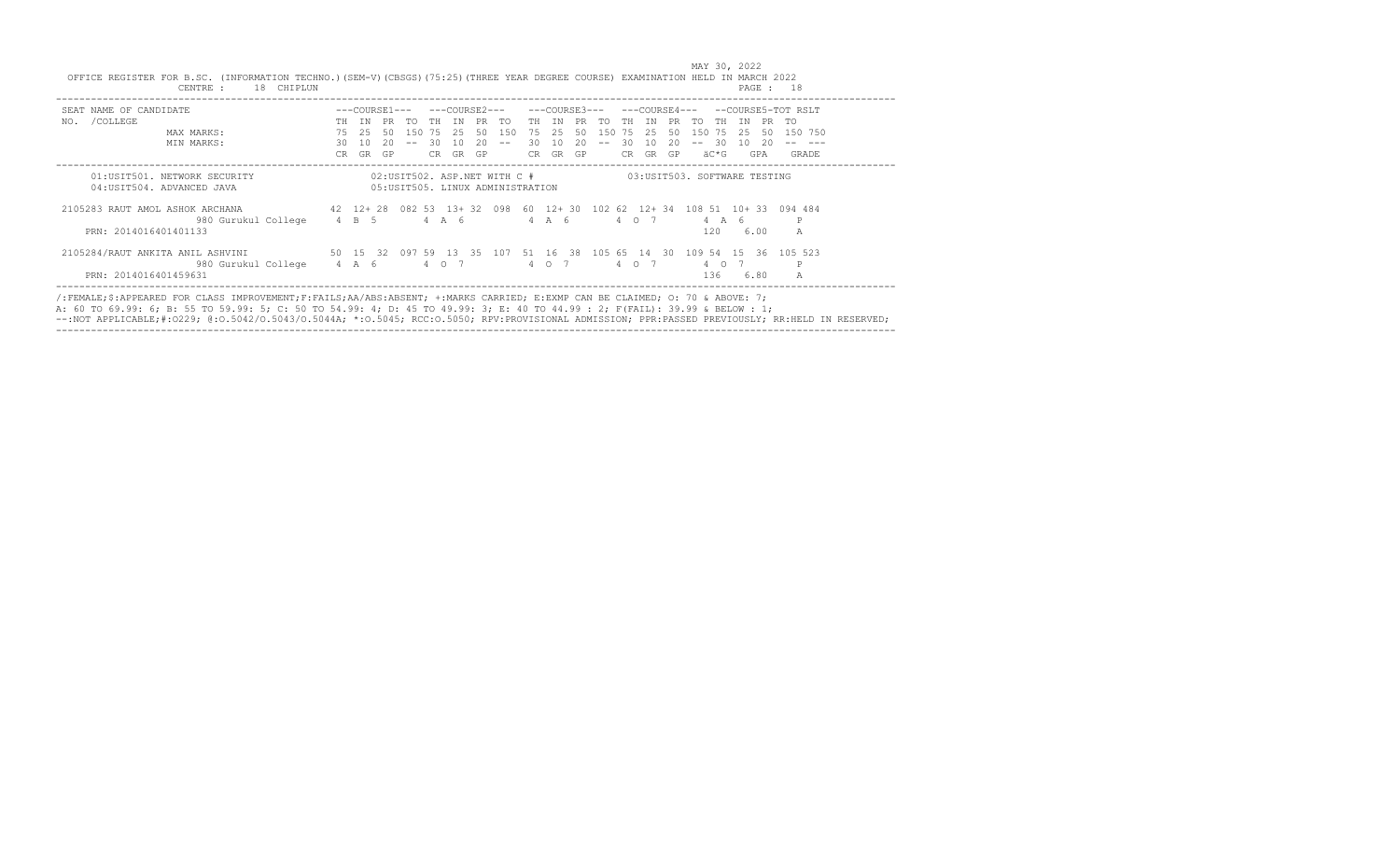| SEAT NAME OF CANDIDATE                                     |       |      |     | ---COURSE1--- |       |      |     | ---COURSE2---                                                     |     |       | ---COURSE3--- |             |       |     |     |                              |           |      | ---COURSE4--- --COURSE5-TOT RSLT                                                  |
|------------------------------------------------------------|-------|------|-----|---------------|-------|------|-----|-------------------------------------------------------------------|-----|-------|---------------|-------------|-------|-----|-----|------------------------------|-----------|------|-----------------------------------------------------------------------------------|
| NO. / COLLEGE                                              | TН    | TN   | PR  | TO.           | TH TN |      | PR. | TO.                                                               | TH. | TN    | PR.           | TO.         | TH    | TN  | PR  | TO.                          | TH<br>T N |      | PR TO                                                                             |
| MAX MARKS:                                                 | 75    | -2.5 | -50 | 1.50          | 75    | - 25 | 50  | 150                                                               | 75  | 2.5   | 50            | 150         | 75    | -25 | 50  | 150                          | 75<br>-25 | -50  | 150 750                                                                           |
| MIN MARKS:                                                 | 30    | -10  | 20  |               | 30.   | 1 N  | 20  | $ -$                                                              | 30. | 10    | 20            | $- \, - \,$ | 30    | -10 | 20. | - 30<br>$- -$                | 1 N       | 20   |                                                                                   |
|                                                            | CR.   | GR   | GP  |               | CR.   | GR   | GP. |                                                                   | CR. | GR GP |               |             | CR    | GR  | GP  | äC*G                         |           | GPA  | GRADE                                                                             |
| 01:USIT501. NETWORK SECURITY<br>04: USIT504. ADVANCED JAVA |       |      |     |               |       |      |     | 02:USIT502. ASP.NET WITH C #<br>05: USIT505. LINUX ADMINISTRATION |     |       |               |             |       |     |     | 03:USIT503. SOFTWARE TESTING |           |      |                                                                                   |
|                                                            |       |      |     |               |       |      |     |                                                                   |     |       |               |             |       |     |     |                              |           |      |                                                                                   |
| 2105285 KHAIRE SANKET BHARAT NANDA                         |       |      |     |               |       |      |     |                                                                   |     |       |               |             |       |     |     |                              |           |      | 30+ 13+ 24+ 067 42 10+ 38+ 090 30+ 13+ 26+ 069 30+ 13+ 33+ 076 43 13+ 32+ 088 390 |
| 301 the Rayat Shiks                                        | 4 D 3 |      |     | 4 A 6         |       |      |     |                                                                   |     |       | 4 D 3         |             | 4 C 4 |     |     |                              | 4 B 5     |      |                                                                                   |
| PRN: 2012016401525285                                      |       |      |     |               |       |      |     |                                                                   |     |       |               |             |       |     |     | 84                           |           | 4.20 |                                                                                   |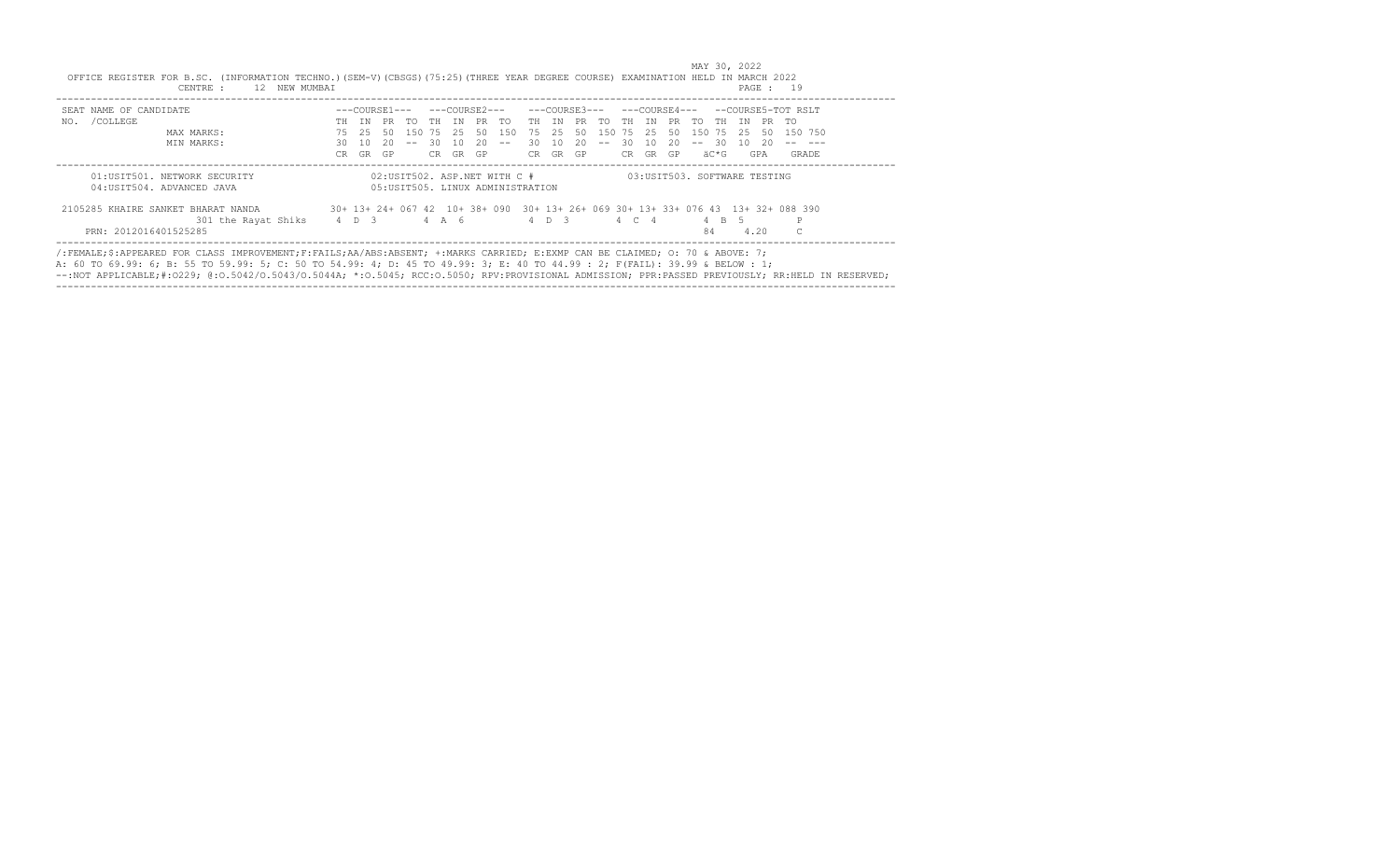| SEAT NAME OF CANDIDATE                      |       |       |                  |            |       |          |                                   |       |       | ---COURSE3--- |            |       |       |             |           |         |    |       | ---COURSE4--- --COURSE5-TOT RSLT                                                   |  |
|---------------------------------------------|-------|-------|------------------|------------|-------|----------|-----------------------------------|-------|-------|---------------|------------|-------|-------|-------------|-----------|---------|----|-------|------------------------------------------------------------------------------------|--|
| NO. / COLLEGE                               | TH.   | TN    | PR TO THIN PR TO |            |       |          |                                   | TH TN |       | PR TO         |            |       |       | TH IN PR TO |           | TH TN   |    | PR TO |                                                                                    |  |
| MAX MARKS:                                  | 75    | - 25. | -50              | 150        |       |          | 75 25 50 150                      | 75 25 |       | 50            | 150        | 75 25 |       | 50          | 150 75 25 |         |    | -50   | 150 750                                                                            |  |
| MIN MARKS:                                  | 30.   | 10    | 20.              | $\sim$ $-$ |       | 30 10 20 | $  \,$                            | 30 10 |       | 20            | $\sim$ $-$ | -30-  | 10    | - 20        |           | $-- 30$ | 10 | - 20  |                                                                                    |  |
|                                             | CR.   | GR    | GP               |            |       | CR GR GP |                                   | CR    | GR GP |               |            | CR.   | GR GP |             |           | äC*G    |    | GPA   | GRADE                                                                              |  |
| 04:USIT504, ADVANCED JAVA                   |       |       |                  |            |       |          | 05: USIT505. LINUX ADMINISTRATION |       |       |               |            |       |       |             |           |         |    |       |                                                                                    |  |
| 2105286 BHANDARI SHATROHAN BADRILAL DEVKIDE |       |       |                  |            |       |          |                                   |       |       |               |            |       |       |             |           |         |    |       | 30+ 23+ 22+ 075 43+ 15+ 24+ 082 43+ 14+ 20+ 077 45+ 14+ 31+ 090 45 10+ 21+ 076 400 |  |
| 635 Niranjana Majit<br>VT.                  | 4 C 4 |       |                  |            | 4 B 5 |          |                                   |       | 4 C 4 |               |            | 4 A 6 |       |             |           | 4 C     |    |       |                                                                                    |  |
|                                             |       |       |                  |            |       |          |                                   |       |       |               |            |       |       |             | 92        |         |    | 4.60  |                                                                                    |  |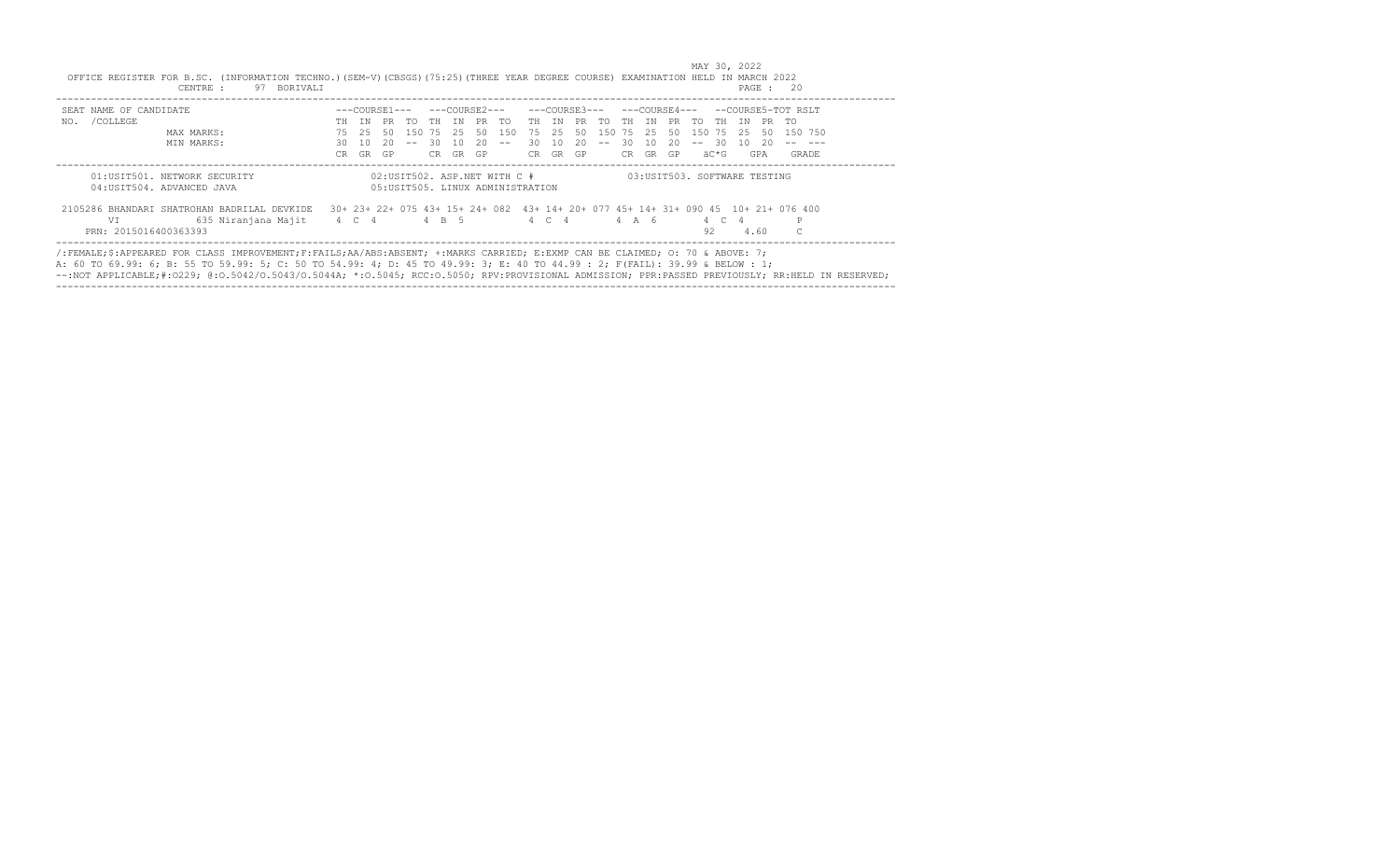| SEAT NAME OF CANDIDATE                                                                                                                         |     |       |     |           |     |             |    |                                  |        |          |    | ---COURSE3--- |        | $---COTIRSE4---$ |     |        |       |            | --COURSE5-TOT RSLT                                                           |
|------------------------------------------------------------------------------------------------------------------------------------------------|-----|-------|-----|-----------|-----|-------------|----|----------------------------------|--------|----------|----|---------------|--------|------------------|-----|--------|-------|------------|------------------------------------------------------------------------------|
| NO. / COLLEGE                                                                                                                                  | TH  | TN    |     | PR TO     |     | TH TN PR TO |    |                                  |        | TH TN    |    | PR TO         | TH.    | TN               |     | PR TO  | TH.   | TN         | PR<br>アの                                                                     |
| MAX MARKS:                                                                                                                                     |     | 75 25 | 50  | 150 75 25 |     |             |    | 50 150                           |        | 75 25    | 50 |               | 150 75 | -2.5             | 50  | 150 75 |       | -25        | 50 150 750                                                                   |
| MIN MARKS:                                                                                                                                     | 30  | 10    | 20  | $- -$     | 30  | 10          | 20 | $- -$                            | $30 -$ | 10       | 20 | $- -$         | -30    | 10               | 20. | 30     |       | 10<br>- 20 |                                                                              |
|                                                                                                                                                | CR. | GR    | GP. |           | CR. | GR          | GP |                                  |        | CR GR GP |    |               | CR.    | GR               | GP  | äC*G   |       | GPA        | GRADE                                                                        |
| 04: USIT504. ADVANCED JAVA<br>2105287 KHAN RAHIL NASIR RUBINA 30+ 16+ 32+ 078 65 16+ 30+ 111 66 18+ 30+ 114 62 19+ 35+ 116 36+ 19+ 40+ 095 514 |     |       |     |           |     |             |    | 05:USIT505, LINUX ADMINISTRATION |        |          |    |               |        |                  |     |        |       |            |                                                                              |
| 603 M.S. P. Mandal' 4 C 4 4 0 7                                                                                                                |     |       |     |           |     |             |    |                                  |        | 4 0 7    |    |               |        | 4 0 7            |     |        | 4 A 6 |            |                                                                              |
| PRN: 2012016401540613                                                                                                                          |     |       |     |           |     |             |    |                                  |        |          |    |               |        |                  |     | 124    |       | 6.20       | A                                                                            |
| 2105288 MOMIN MOHD KHALID ABDUL REHMAN ANIS                                                                                                    |     |       |     |           |     |             |    |                                  |        |          |    |               |        |                  |     |        |       |            | 61 18+ 32 111 33+ 16+ 38 087 30+ 20+ 35 085 60 18+ 30 108 33+ 19+ 36 088 479 |
| 603 M.S. P. Mandal' 4 0 7 4 B 5<br>$\mathcal{A}$                                                                                               |     |       |     |           |     |             |    |                                  |        | 4 B 5    |    |               |        | 4 0 7            |     |        | 4 R 5 |            | P                                                                            |
| PRN: 2014016402189286                                                                                                                          |     |       |     |           |     |             |    |                                  |        |          |    |               |        |                  |     | 116    |       | 5.80       |                                                                              |

A: 60 TO 69.99: 6; B: 55 TO 59.99: 5; C: 50 TO 54.99: 4; D: 45 TO 49.99: 3; E: 40 TO 44.99 : 2; F(FAIL): 39.99 & BELOW : 1;<br>--:NOT APPLICABLE;#:O229; @:O.5042/O.5043/O.5044A; \*:O.5045; RCC:O.5050; RPV:PROVISIONAL ADMISSION ------------------------------------------------------------------------------------------------------------------------------------------------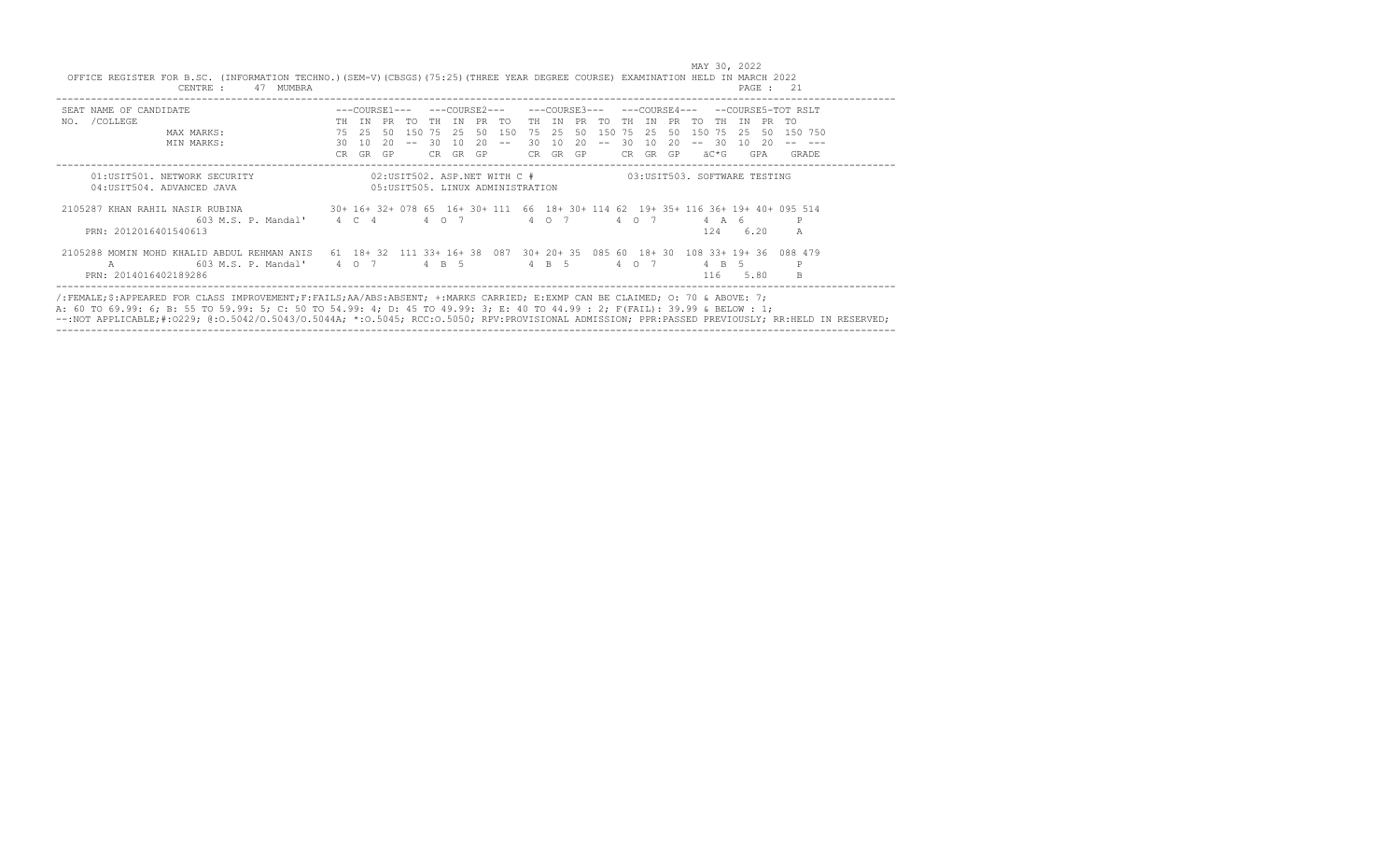| SEAT NAME OF CANDIDATE                 |     |       |     |           |       |     |     |                                   |       |          |      |        |       |     |     |         |       |     |       | $---COWRSE3-- ---COWRSE4-- ---COWRSE5-TOT RSI.T$                                   |
|----------------------------------------|-----|-------|-----|-----------|-------|-----|-----|-----------------------------------|-------|----------|------|--------|-------|-----|-----|---------|-------|-----|-------|------------------------------------------------------------------------------------|
| /COLLEGE<br>NO.                        | TH. | TN    | PR  | TO.       | TH TN |     |     | PR TO                             | TH TN |          | PR - | TO.    | TH    | TN  | PR  | アの      | - TH  | T N | PR TO |                                                                                    |
| MAX MARKS:                             | 75  | 2.5   | 50. | 150 75 25 |       |     | 50  | 150                               | 75    | -2.5     | 50   | 150 75 |       | -25 | 50  | 150     | 75 25 |     | -50   | 150 750                                                                            |
| MIN MARKS:                             | 30  | 10    | 20. |           | -30   | 10. | 20  | $  \,$                            | 30    | 10       | 20   | $- -$  | 30    | 10  | 20  | $-- 30$ |       | 1 O | - 20  |                                                                                    |
|                                        | CR. | GR    | GP  |           | CR.   | GR. | GP. |                                   |       | CR GR GP |      |        | CR    | GR  | GP. |         | äC*G  |     | GPA   | GRADE                                                                              |
| 04: USIT504. ADVANCED JAVA             |     |       |     |           |       |     |     | 05: USIT505. LINUX ADMINISTRATION |       |          |      |        |       |     |     |         |       |     |       |                                                                                    |
| 2105289 ASATI KRISHNAKANT RAMESH SUMAN |     |       |     |           |       |     |     |                                   |       |          |      |        |       |     |     |         |       |     |       | 38+ 23+ 44+ 105 46+ 21+ 45+ 112 70 23+ 44+ 137 30+ 22+ 44+ 096 42+ 19+ 41+ 102 552 |
| 905 Jan Seva Sangh                     |     | 4 0 7 |     |           | 4 0 7 |     |     |                                   |       | 4 0 7    |      |        | 4 A 6 |     |     |         | 4 A 6 |     |       |                                                                                    |
|                                        |     |       |     |           |       |     |     |                                   |       |          |      |        |       |     |     |         | 1.32  |     | 6.60  | Α                                                                                  |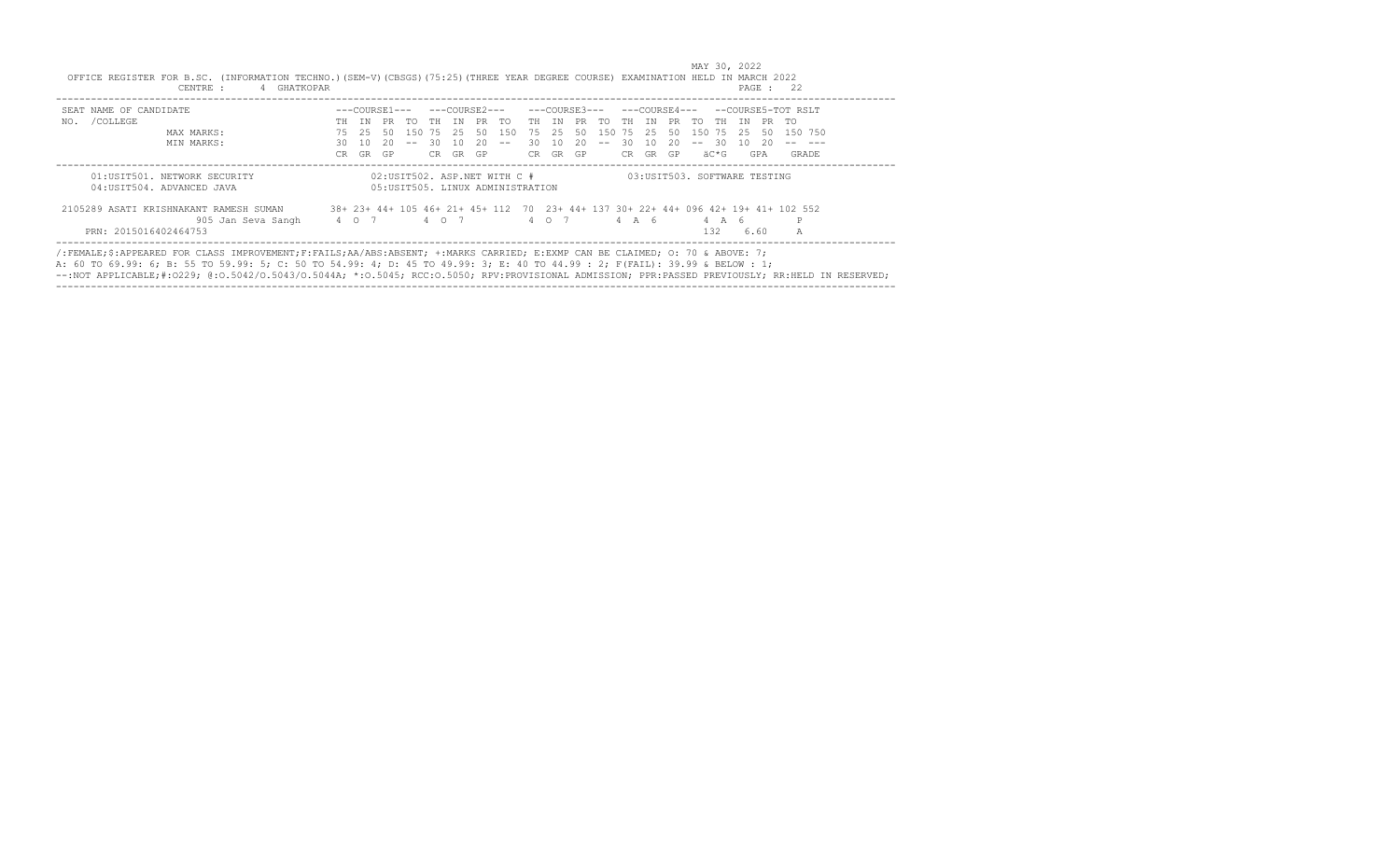| SEAT NAME OF CANDIDATE                                               |       |      |      |                  |       |       |    |                                   |      |       |             |        |       |       |       |           |       |      |       | $---COWRSE3------COWRSE4------COWESF5-TOT RSI.T$                                   |
|----------------------------------------------------------------------|-------|------|------|------------------|-------|-------|----|-----------------------------------|------|-------|-------------|--------|-------|-------|-------|-----------|-------|------|-------|------------------------------------------------------------------------------------|
| NO. / COLLEGE                                                        | TН    | TN   |      | PR TO THIN PR TO |       |       |    |                                   |      |       | TH IN PR TO |        | TH    | TN    | PR TO |           | TH    | TN   | PR TO |                                                                                    |
| MAX MARKS:                                                           | 75    | -25. | - 50 |                  |       |       |    | 150 75 25 50 150                  |      | 75 25 | 50          | 150 75 |       | 2.5   | 50    | 150 75 25 |       |      | -50   | 150 750                                                                            |
| MIN MARKS:                                                           | 30    | - 10 | 20   | $\sim$ $-$       | 30 10 |       | 20 | $- -$                             | 30 I | 10    | -20         | $- -$  | -30   | 10    | 20    | $-- 30$   |       | 10 D | - 20  |                                                                                    |
|                                                                      | CR.   | GR   | GP   |                  | CR.   | GR GP |    |                                   | CR — | GR GP |             |        | CR.   | GR GP |       |           | äC*G  |      | GPA   | GRADE                                                                              |
| 04: USIT504. ADVANCED JAVA<br>2105290 TAMBE KALPESH MADHUKAR KALPANA |       |      |      |                  |       |       |    | 05: USIT505. LINUX ADMINISTRATION |      |       |             |        |       |       |       |           |       |      |       | 32+ 19+ 47+ 098 39+ 15+ 48+ 102 30+ 14+ 45+ 089 57 22+ 44+ 123 43+ 19+ 48+ 110 522 |
|                                                                      | 4 A 6 |      |      | 4 A 6            |       |       |    |                                   |      | 4 B 5 |             |        | 4 0 7 |       |       |           | 4 0 7 |      |       | P                                                                                  |
| 544 Mangaon Shiksha                                                  |       |      |      |                  |       |       |    |                                   |      |       |             |        |       |       |       |           | 12.4  |      | 6.20  | $\mathbb{A}$                                                                       |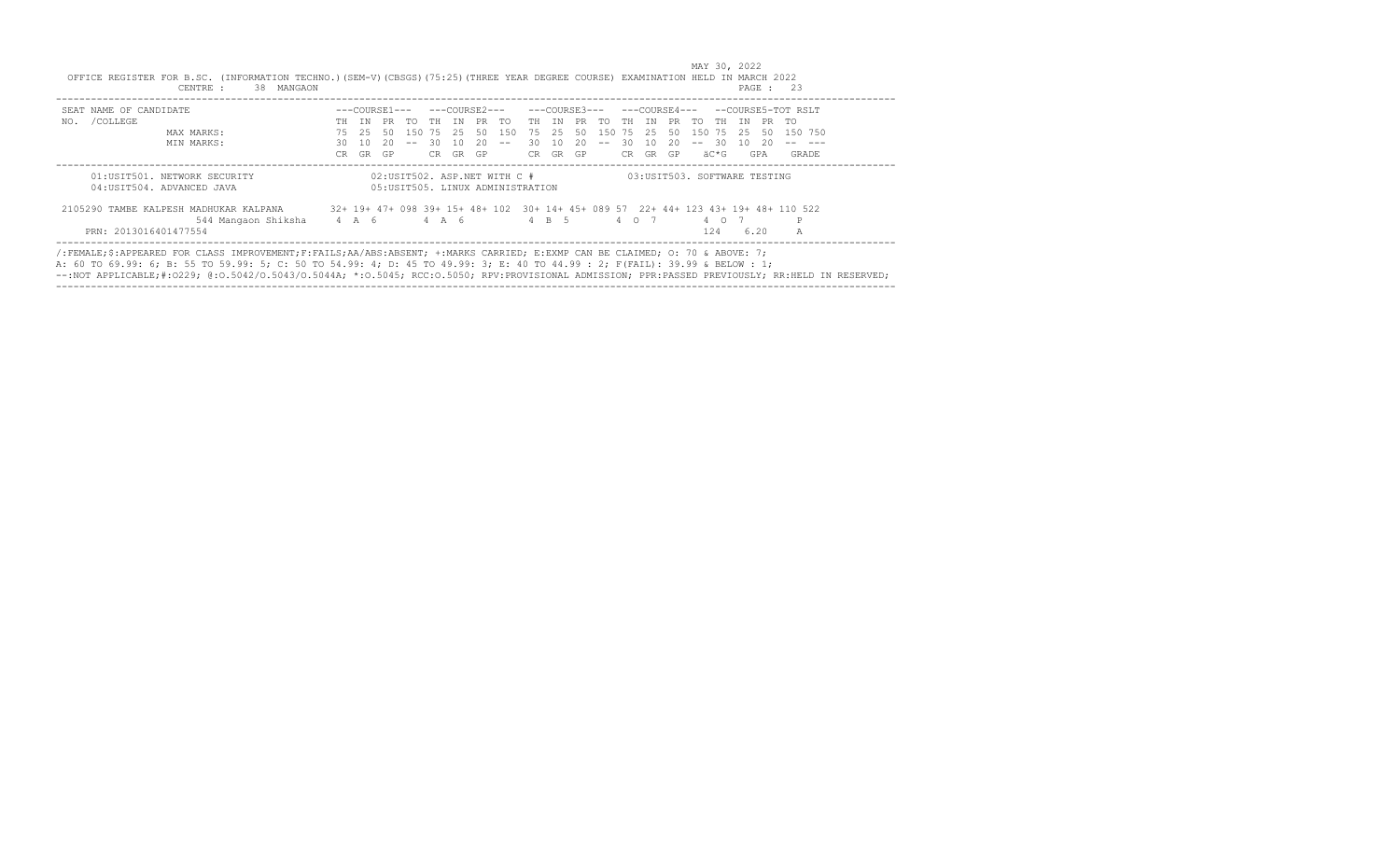| OFFICE REGISTER FOR B.SC. (INFORMATION TECHNO.) (SEM-V) (CBSGS) (75:25) (THREE YEAR DEGREE COURSE) EXAMINATION HELD IN MARCH 2022<br>9 ULHASNAGAR<br>CENTRE :                                                                                                                                                                                                                                                |     |                     |     |              |               |       |    |                                                                   |       |       |               |        |       |       |    |                              |      |    |      | PAGE : 24                                                                          |  |
|--------------------------------------------------------------------------------------------------------------------------------------------------------------------------------------------------------------------------------------------------------------------------------------------------------------------------------------------------------------------------------------------------------------|-----|---------------------|-----|--------------|---------------|-------|----|-------------------------------------------------------------------|-------|-------|---------------|--------|-------|-------|----|------------------------------|------|----|------|------------------------------------------------------------------------------------|--|
| SEAT NAME OF CANDIDATE                                                                                                                                                                                                                                                                                                                                                                                       |     |                     |     |              |               |       |    |                                                                   |       |       | ---COURSE3--- |        |       |       |    |                              |      |    |      | ---COURSE4--- --COURSE5-TOT RSLT                                                   |  |
| NO. / COLLEGE                                                                                                                                                                                                                                                                                                                                                                                                |     | T N                 | PR  |              | TO THIN PRITO |       |    |                                                                   | TH TN |       | PR TO         |        | TH    | TN    |    | PR TO                        | TH T | TN | PR   | - സ                                                                                |  |
| MAX MARKS:                                                                                                                                                                                                                                                                                                                                                                                                   | 75  | 25                  | -50 | 150 75 25 50 |               |       |    | 150                                                               |       | 75 25 | 50            | 150 75 |       | 2.5   | 50 | 150 75 25                    |      |    | -50  | 150 750                                                                            |  |
| MIN MARKS:                                                                                                                                                                                                                                                                                                                                                                                                   | 30  | 10                  | 20  | $-  \,$      | -30-          | 10    | 20 | $  \,$                                                            | 30    | 10    | 20            | $- -$  | -30   | 10    | 20 | $-- 30$                      |      | 10 | 20.  |                                                                                    |  |
|                                                                                                                                                                                                                                                                                                                                                                                                              | CR. | GR                  | GP  |              | CR.           | GR GP |    |                                                                   | CR —  |       | GR GP         |        | CR.   | GR GP |    |                              | äC*G |    | GPA  | <b>GRADE</b>                                                                       |  |
| 01:USIT501. NETWORK SECURITY<br>04: USIT504. ADVANCED JAVA                                                                                                                                                                                                                                                                                                                                                   |     |                     |     |              |               |       |    | 02:USIT502. ASP.NET WITH C #<br>05: USIT505. LINUX ADMINISTRATION |       |       |               |        |       |       |    | 03:USIT503. SOFTWARE TESTING |      |    |      |                                                                                    |  |
| 2105291 SHUKLA VINAYKUMAR RAJENDRAPRASAD SA                                                                                                                                                                                                                                                                                                                                                                  |     |                     |     |              |               |       |    |                                                                   |       |       |               |        |       |       |    |                              |      |    |      | 35+ 12+ 29+ 076 51 18+ 29+ 098 31+ 16+ 40+ 087 35+ 11+ 48+ 094 30+ 19+ 40+ 089 444 |  |
| NTOSH<br>586 Shaheed D. T. K                                                                                                                                                                                                                                                                                                                                                                                 |     | $4 \quad C \quad 4$ |     |              | 4 A 6         |       |    |                                                                   |       | 4 B 5 |               |        | 4 A 6 |       |    |                              | 4 B  |    |      | P                                                                                  |  |
| PRN: 2015016400040955                                                                                                                                                                                                                                                                                                                                                                                        |     |                     |     |              |               |       |    |                                                                   |       |       |               |        |       |       |    |                              | 104  |    | 5.20 |                                                                                    |  |
| /:FEMALE:S:APPEARED FOR CLASS IMPROVEMENT:F:FAILS:AA/ABS:ABSENT: +:MARKS CARRIED: E:EXMP CAN BE CLAIMED: 0: 70 & ABOVE: 7:<br>A: 60 TO 69.99: 6; B: 55 TO 59.99: 5; C: 50 TO 54.99: 4; D: 45 TO 49.99: 3; E: 40 TO 44.99 : 2; F(FAIL): 39.99 & BELOW : 1;<br>--:NOT APPLICABLE;#:0229; @:0.5042/0.5043/0.5044A; *:0.5045; RCC:0.5050; RPV:PROVISIONAL ADMISSION; PPR:PASSED PREVIOUSLY; RR:HELD IN RESERVED; |     |                     |     |              |               |       |    |                                                                   |       |       |               |        |       |       |    |                              |      |    |      |                                                                                    |  |

MAY 30, 2022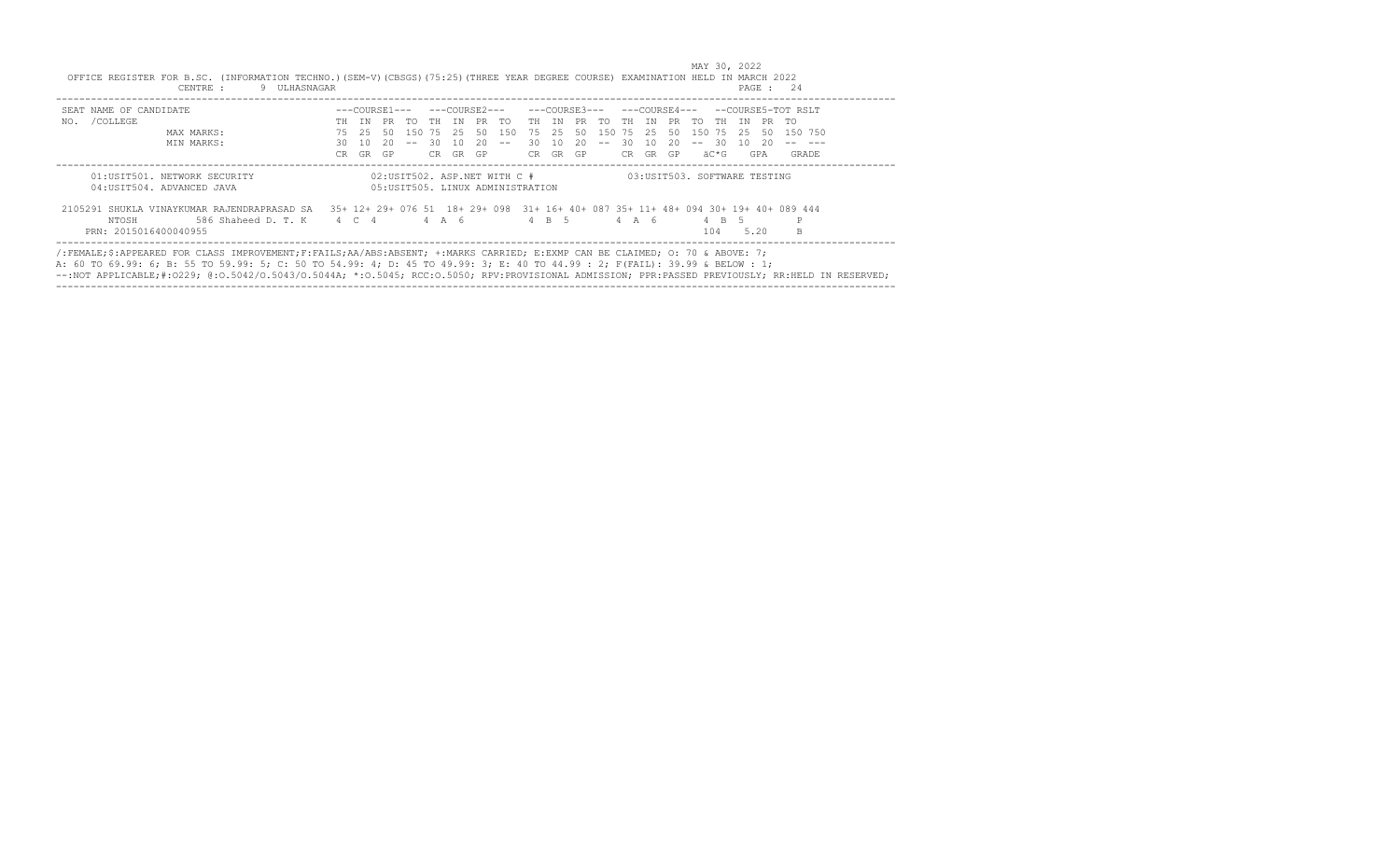| SEAT NAME OF CANDIDATE                    | ---COURSE1--- |     |     |     | ---COURSE2--- |       |     |                                   | ---COURSE3--- |       |     |     |       |     | ---COURSE4--- |                              |     | --COURSE5-TOT RSLT |     |                                                                                   |  |  |
|-------------------------------------------|---------------|-----|-----|-----|---------------|-------|-----|-----------------------------------|---------------|-------|-----|-----|-------|-----|---------------|------------------------------|-----|--------------------|-----|-----------------------------------------------------------------------------------|--|--|
| /COLLEGE<br>NO.                           | TН            | TN  | PR. | TO. | TH            | TN    | PR. | TO.                               | TH.           | TN    | PR. | TO. | TH.   | TN  | PR.           | TO.                          | TH. | T N                | PR. | TO.                                                                               |  |  |
| MAX MARKS:                                | 75            | 25  | -50 | 150 | 75            | -25   | 50  | 1.50                              | 75.           | 2.5   | 50  | 150 | 75    | 25  | 50            | 150                          | 75  | -25                | -50 | 150 750                                                                           |  |  |
| MIN MARKS:                                | 30.           | 1 O | -20 |     | 30            | 1 N   | 20  |                                   | 30.           | 1 O   | 20  |     | 30    | 1 O | 20.           |                              | -30 | 1 O                | -20 |                                                                                   |  |  |
|                                           | CR.           | GR  | GP  |     | CR.           | GR    | GP  |                                   | CR.           | GR GP |     |     | CR.   | GR  | <b>GP</b>     | äC*G                         |     | GPA                |     | GRADE                                                                             |  |  |
| 01:USIT501. NETWORK SECURITY              |               |     |     |     |               |       |     | 02:USIT502. ASP.NET WITH C #      |               |       |     |     |       |     |               | 03:USIT503. SOFTWARE TESTING |     |                    |     |                                                                                   |  |  |
| 04: USIT504. ADVANCED JAVA                |               |     |     |     |               |       |     | 05: USIT505. LINUX ADMINISTRATION |               |       |     |     |       |     |               |                              |     |                    |     |                                                                                   |  |  |
| 2105292 THORAT VISHAL GAJANAN CHANDRAKALA |               |     |     |     |               |       |     |                                   |               |       |     |     |       |     |               |                              |     |                    |     | 30+ 15+ 20+ 065 32+ 14+ 24+ 070 30+ 17+ 21+ 068 63 16+ 27+ 106 39 15+ 20+ 074 383 |  |  |
| 169 Ramanand Arya's                       | <b>4 E 2</b>  |     |     |     |               | 4 D 3 |     |                                   |               | 4 D 3 |     |     | 4 0 7 |     |               | 4 D                          |     | 3                  |     | P                                                                                 |  |  |
| PRN: 2012016400717156                     |               |     |     |     |               |       |     |                                   |               |       |     |     |       |     |               | 72                           |     | 3.60               |     | D.                                                                                |  |  |